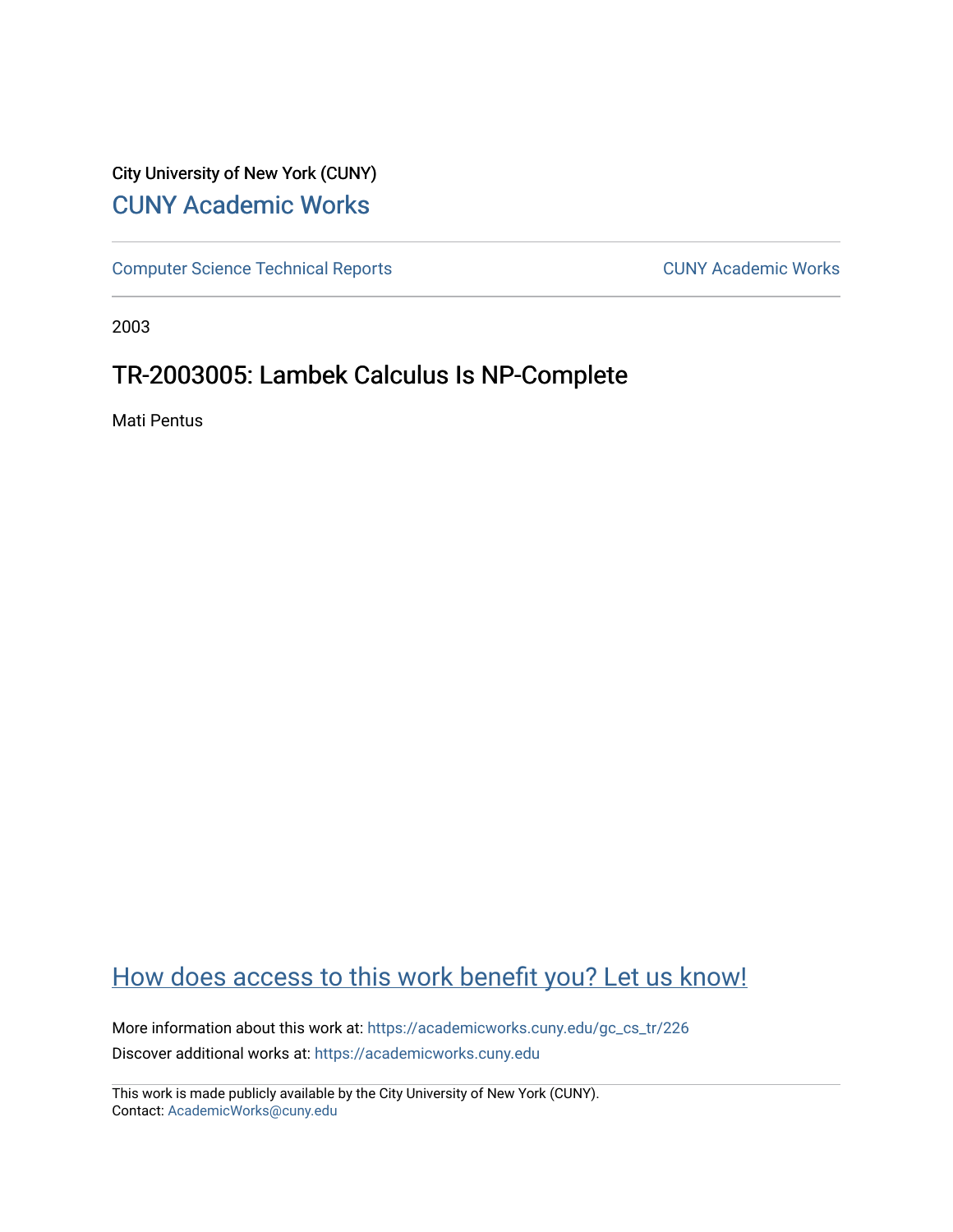# Lambek calculus is NP-complete

Mati Pentus<sup>∗</sup>

May 12, 2003

#### Abstract

We prove that for both the Lambek calculus L and the Lambek calculus allowing empty premises L<sup>\*</sup> the derivability problem is NP-complete. It follows that also for the multiplicative fragments of cyclic linear logic and noncommutative linear logic the derivability problem is NP-complete.

## Introduction

The Lambek syntactic calculus L (introduced in [12]) is one of the logical calculi used in the paradigm of categorial grammar for deriving reduction laws of syntactic types (also called "categories") in natural and formal languages. In categorial grammars based on the Lambek calculus (or its variants) an expression is assigned to category  $B/A$  (resp.  $A \setminus B$ ) if and only if the expression produces an expression of category B whenever it is followed (resp. preceded) by an expression of category  $A$ . An expression is assigned to category  $A \cdot B$  if and only if the expression can be obtained by concatenation of an expression of category  $A$  and an expression of category  $B$ . The reduction laws derivable in this calculus are of the form  $A \to B$  (meaning "every expression of category A is also assigned to category  $B$ "). A survey of proof-theoretical properties of Lambek calculus can be found in [4].

There is a natural modification of the original Lambek calculus, which we call the Lambek calculus allowing empty premises and denote  $L^*$  (see [22, p. 44]). Intuitively, the modified calculus allows the empty expression to be assigned to some categories. This calculus is in fact a fragment of noncommutative linear logic (introduced by V. M. Abrusci in [3]). Essentially the same logic has been called BL2 by J. Lambek [13] (it has also been studied by several other authors). Also the cyclic linear logic (defined by D. N. Yetter in [23]) is conservative over L<sup>∗</sup> . In the propositional multiplicative fragments of all these logics cut-free proofs are of polynomial size. Thus the derivability problem for these fragments is in NP.

It is known that the derivability problem for the multiplicative commutative linear logic is NP-complete (see [10, 11, 14]). The same question for  $L, L^*$ , and multiplicative noncommutative linear logics was an open problem (see e. g. [5, 15, 16, 17, 18]).

We show that the classical satisfiability problem  $SAT$  is polynomial time reducible to the L-derivability problem and thus L is NP-complete. This yields NP-completeness of the

<sup>∗</sup>This research was partially supported by the Russian Foundation for Basic Research and by the program "Grants for Leading Scientific Schools".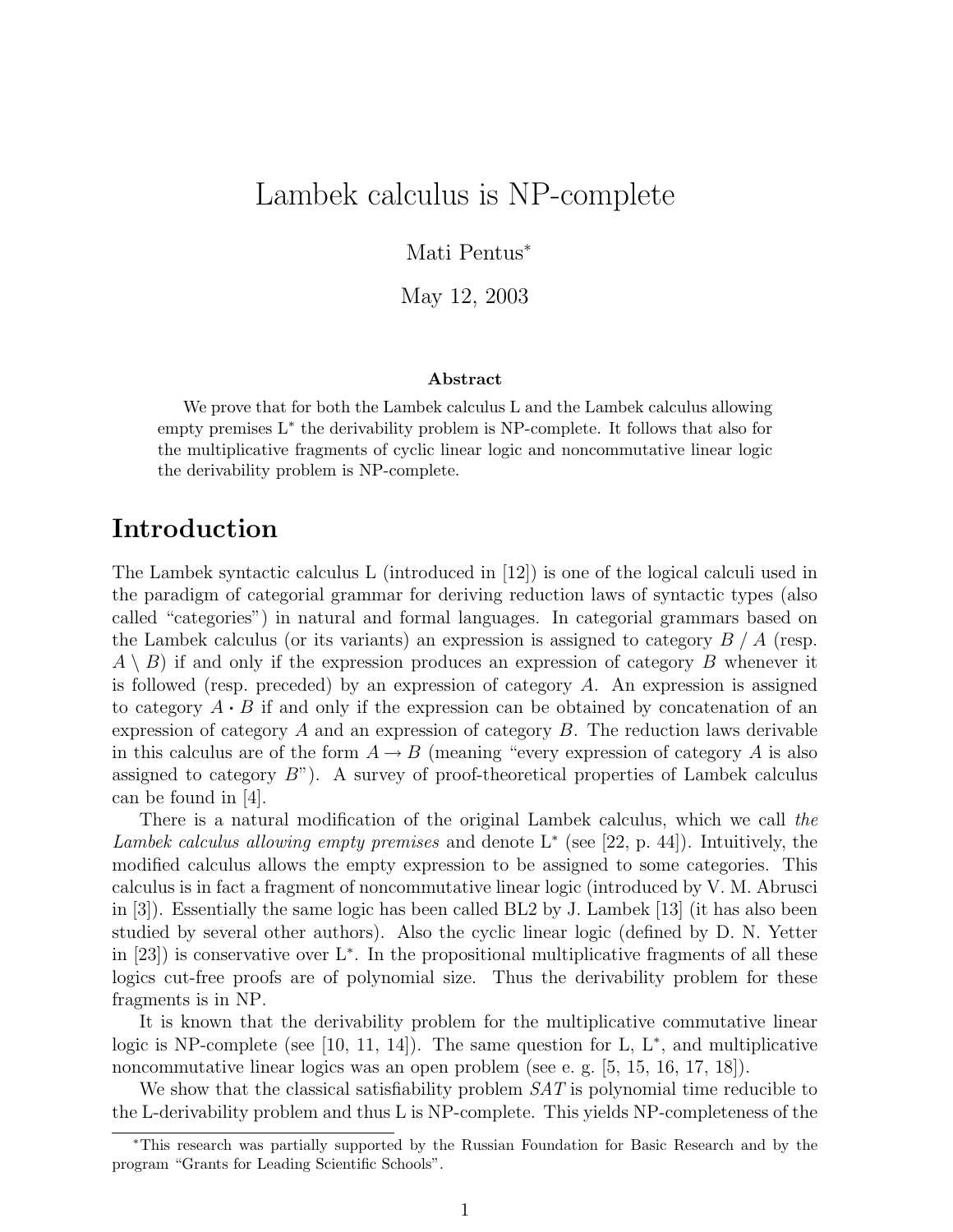following parsing problem: given a string and a Lambek categorial grammar, to decide whether the string is accepted by the grammar (even in the case where each terminal symbol is assigned to only one category).

The same reduction from  $SAT$  works also for the calculus L<sup>∗</sup> and consequently for the multiplicative fragment of noncommutative linear logic (and for the multiplicative fragment of cyclic linear logic).

This paper is organized as follows. The first section contains definitions of the calculi L and L<sup>\*</sup>. In Section 2 we give the main construction that reduces  $SAT$  to the L-derivability problem (and also to the L<sup>\*</sup>-derivability problem). Correctness of this construction is proved in Section 3, but the proof of one lemma is deferred until Section 6, where we use the technique of proof nets provided by Sections 4 and 5 (these proof nets are slightly different from those introduced by D. Roorda [21] and those studied by Ph. de Groote [7, 8]).

#### 1 Lambek calculus

First we define the Lambek calculus allowing empty premises (denoted by  $L^*$ ).

Assume that an enumerable set of *variables* Var is given. The types of  $L^*$  are built of variables (also called primitive types in the context of the Lambek calculus) and three binary connectives  $\cdot$ ,  $\prime$ , and  $\setminus$ . The set of all types is denoted by Tp. The letters p,  $q, \ldots$  range over the set Var, capital letters  $A, B, \ldots$  range over types, and capital Greek letters range over finite (possibly empty) sequences of types. For notational convenience, we assume that · associates to the left.

The sequents of L<sup>\*</sup> are of the form  $\Gamma \to A$  ( $\Gamma$  can be the empty sequence). The calculus L<sup>∗</sup> has the following axioms and rules of inference:

$$
A \to A,
$$
\n
$$
\frac{\Pi A \to B}{\Pi \to B / A} (\to /),
$$
\n
$$
\frac{A\Pi \to B}{\Pi \to A \setminus B} (\to /),
$$
\n
$$
\frac{A \Pi \to B}{\Pi \to A \setminus B} (\to /),
$$
\n
$$
\frac{\Phi \to A \quad \Gamma B \Delta \to C}{\Gamma(B / A) \Phi \Delta \to C} (\to ),
$$
\n
$$
\frac{\Phi \to A \quad \Gamma B \Delta \to C}{\Gamma \Phi(A \setminus B) \Delta \to C} (\to ),
$$
\n
$$
\frac{\Gamma \to A \quad \Delta \to B}{\Gamma(\Delta \to A \cdot B} (\to )),
$$
\n
$$
\frac{\Gamma A B \Delta \to C}{\Gamma(A \cdot B) \Delta \to C} (\to ).
$$

As usual, we shall write  $L^* \vdash \Gamma \to A$  to indicate that the sequent  $\Gamma \to A$  is derivable in  $L^*$ .

The calculus L has the same axioms and rules with the only exception that in the rules  $(\rightarrow)$  and  $(\rightarrow)$  we require  $\Pi$  to be nonempty. The calculus L is the original syntactic calculus introduced in [12]. Evidently, if  $L \vdash \Gamma \to A$ , then  $L^* \vdash \Gamma \to A$ .

It is known that the cut-elimination theorem holds for both L and L<sup>∗</sup> .

The rules  $(\rightarrow), (\rightarrow)$  and  $(\rightarrow)$  are reversible in both L and L<sup>\*</sup> (the converse rules are easy to derive with the help of the cut rule).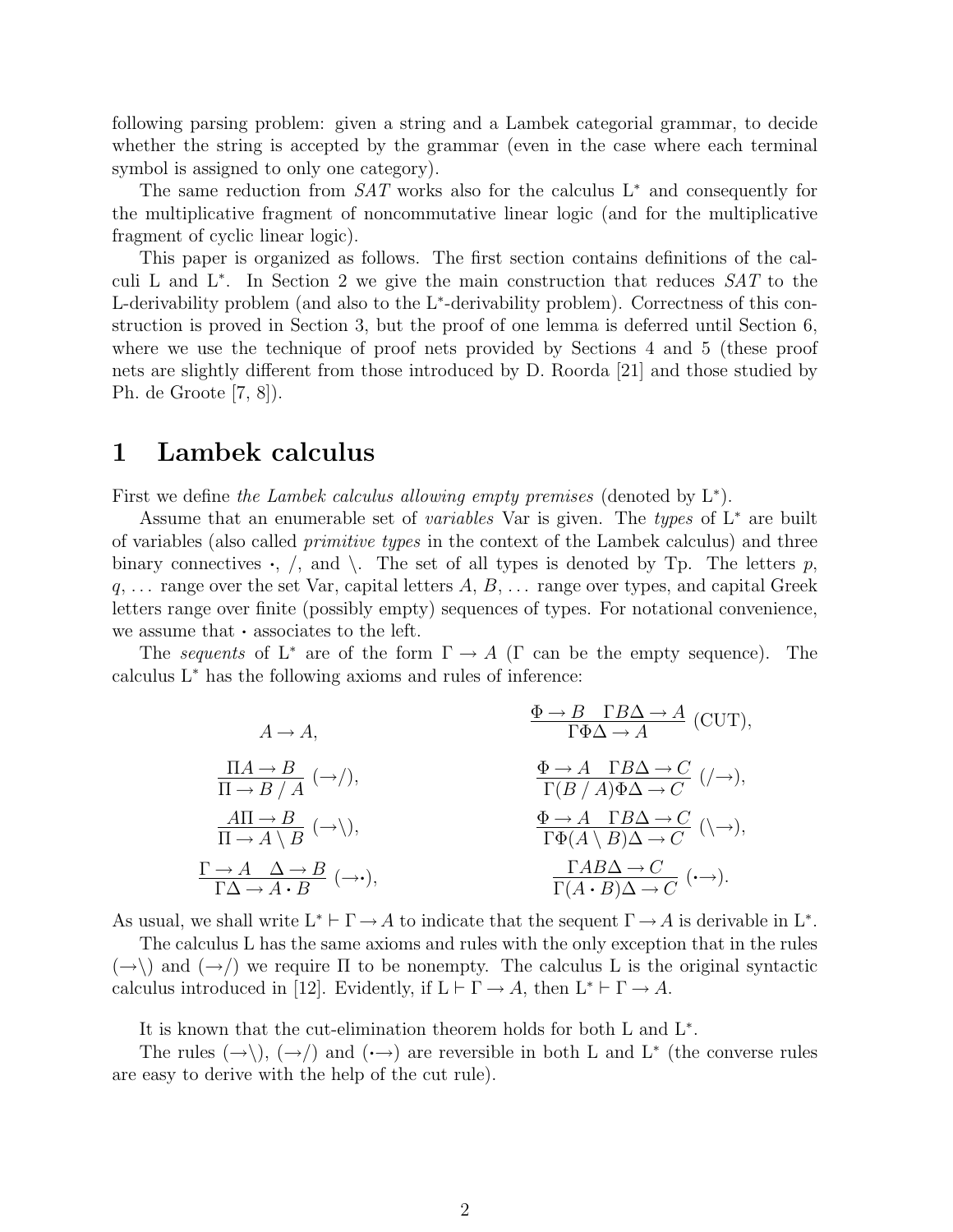For every  $p \in \text{Var}$  we define a function  $\#_p$  that maps types to integers as follows:

$$
\#_p(q) \rightleftharpoons \begin{cases} 1 & \text{if } p = q, \\ 0 & \text{if } q \in \text{Var and } p \neq q, \end{cases}
$$

$$
\#_p(A \cdot B) \rightleftharpoons \#_p(A) + \#_p(B),
$$

$$
\#_p(A \setminus B) \rightleftharpoons \#_p(B) - \#_p(A),
$$

$$
\#_p(B \mid A) \rightleftharpoons \#_p(B) - \#_p(A).
$$

This definition is extended to sequences of types as follows:

$$
\#_p(A_1 \ldots A_n) \rightleftharpoons \#_p(A_1) + \ldots + \#_p(A_n).
$$

Straightforward induction on derivations shows that if  $L^* \vdash \Gamma \rightarrow A$ , then  $\#_p(\Gamma) =$  $#_p(A)$  for every  $p \in \text{Var}.$ 

### 2 Reduction from  $SAT$

Let  $c_1 \wedge \ldots \wedge c_m$  be a Boolean formula in conjunctive normal form with clauses  $c_1, \ldots, c_m$ and variables  $x_1, \ldots, x_n$ . The reduction maps the formula to a sequent, which is derivable in L<sup>\*</sup> (and in L) if and only if the formula  $c_1 \wedge \ldots \wedge c_m$  is satisfiable.

For any Boolean variable  $x_i$  let  $\neg$ <sub>0</sub> $x_i$  stand for the literal  $\neg$ <sub>xi</sub> and  $\neg$ <sub>1</sub> $x_i$  stand for the literal  $x_i$ . Note that  $\langle t_1, \ldots, t_n \rangle \in \{0, 1\}^n$  is a satisfying assignment for the Boolean formula  $c_1 \wedge \ldots \wedge c_m$  if and only if for every index  $j \leq m$  there exists an index  $i \leq n$  such that the literal  $\neg_{t_i} x_i$  appears in the clause  $c_j$  (as usual, 1 stands for "true" and 0 stands for "false").

Let  $p_i^j$  $i_i^j$   $(0 \le i \le n, 0 \le j \le m)$  be distinct primitive types from Var. We define three families of types:

$$
G_i^0 \rightleftharpoons p_0^0 \setminus p_i^0 \quad \text{if } 1 \leq i \leq n,
$$
  
\n
$$
G_i^j \rightleftharpoons (p_0^j \setminus G_i^{j-1}) \cdot p_i^j \quad \text{if } 1 \leq i \leq n \text{ and } 1 \leq j \leq m,
$$
  
\n
$$
H_i^0 \rightleftharpoons p_{i-1}^0 \setminus p_i^0 \quad \text{if } 1 \leq i \leq n,
$$
  
\n
$$
H_i^j \rightleftharpoons p_{i-1}^j \setminus (H_i^{j-1} \cdot p_i^j) \quad \text{if } 1 \leq i \leq n \text{ and } 1 \leq j \leq m,
$$
  
\n
$$
E_i^0(t) \rightleftharpoons p_{i-1}^0 \setminus p_i^0 \quad \text{if } 1 \leq i \leq n \text{ and } t \in \{0, 1\},
$$
  
\n
$$
E_i^j(t) \rightleftharpoons \begin{cases} (p_{i-1}^j \setminus E_i^{j-1}(t)) \cdot p_i^j & \text{if the literal } \neg_t x_i \text{ appears in the clause } c_j, \\ p_{i-1}^j \setminus (E_i^{j-1}(t) \cdot p_i^j) & \text{otherwise} \end{cases}
$$
  
\nif  $1 \leq i \leq n, 1 \leq j \leq m, t \in \{0, 1\}.$ 

For convenience we introduce the following abbreviations:

$$
G \rightleftharpoons G_n^m,
$$
  
\n
$$
H_i \rightleftharpoons H_i^m \text{ if } 1 \le i \le n,
$$
  
\n
$$
F_i \rightleftharpoons (E_i^m(1) / H_i) \cdot H_i \cdot (H_i \setminus E_i^m(0)) \text{ if } 1 \le i \le n.
$$

The aim of the rest of this paper is to demonstrate that  $L^* \vdash F_1 \ldots F_n \to G$  if and only if L  $\vdash$  F<sub>1</sub> . . .  $F_n$  → G if and only if the formula  $c_1 \land \ldots \land c_m$  is satisfiable.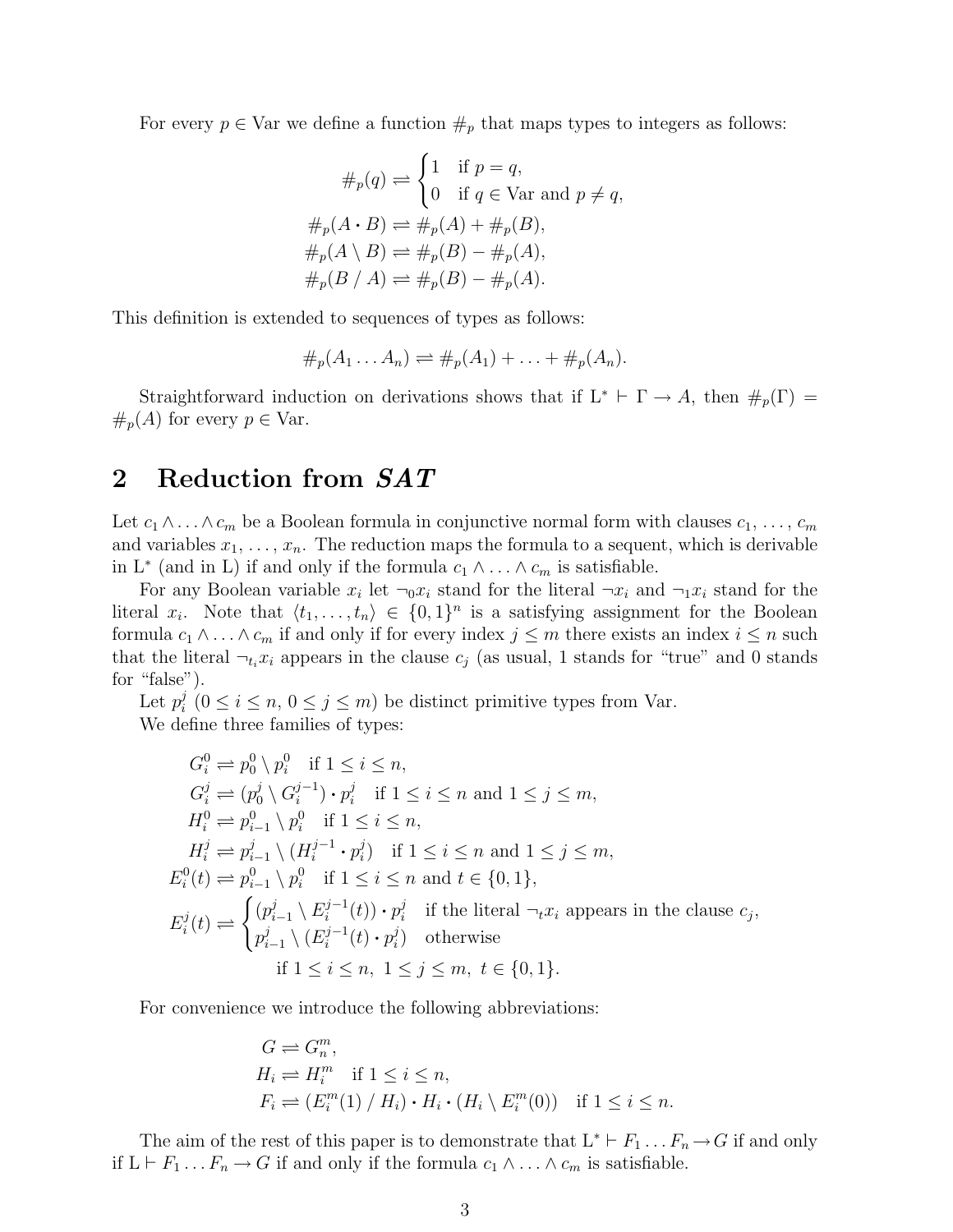Example. Consider the Boolean formula  $(x_1 \vee x_2) \wedge (\neg x_2) \wedge (\neg x_1 \vee x_2)$ . Here  $c_1 = x_1 \vee x_2$ ,  $c_2 = \neg x_2, c_3 = \neg x_1 \lor x_2$ . By construction

$$
G = ((p_0^3 \setminus ((p_0^2 \setminus (p_0^0 \setminus p_2^0)) \cdot p_2^1)) \cdot p_2^2)) \cdot p_2^3),
$$
  
\n
$$
H_1 = (p_0^3 \setminus ((p_0^2 \setminus ((p_0^1 \setminus ((p_0^0 \setminus p_1^0) \cdot p_1^1)) \cdot p_1^2)) \cdot p_1^3)),
$$
  
\n
$$
H_2 = (p_1^3 \setminus ((p_1^2 \setminus ((p_1^1 \setminus (p_1^0 \setminus p_2^0) \cdot p_2^1)) \cdot p_2^2)) \cdot p_2^3)),
$$
  
\n
$$
E_1^3(1) = (p_0^3 \setminus ((p_0^2 \setminus ((p_0^1 \setminus (p_0^0 \setminus p_1^0)) \cdot p_1^1) \cdot p_1^2)) \cdot p_1^3)),
$$
  
\n
$$
E_1^3(0) = ((p_0^3 \setminus (p_0^2 \setminus ((p_0^1 \setminus (p_0^0 \setminus p_1^0) \cdot p_1^1)) \cdot p_1^2))) \cdot p_1^3),
$$
  
\n
$$
E_2^3(1) = ((p_1^3 \setminus (p_1^2 \setminus ((p_1^1 \setminus (p_1^0 \setminus p_2^0)) \cdot p_2^1) \cdot p_2^2))) \cdot p_2^3),
$$
  
\n
$$
E_2^3(0) = (p_1^3 \setminus (((p_1^2 \setminus (p_1^1 \setminus ((p_1^0 \setminus p_2^0) \cdot p_2^1))) \cdot p_2^2) \cdot p_2^3)).
$$

The sequent

$$
((E_1^3(1) / H_1) \cdot H_1 \cdot (H_1 \setminus E_1^3(0)))(E_2^3(1) / H_2) \cdot H_2 \cdot (H_2 \setminus E_2^3(0)) \rightarrow G
$$

is not derivable in L<sup>∗</sup> .

## 3 Correctness of the reduction

First we prove the easy part:  $L \vdash F_1 \dots F_n \to G$  whenever the formula  $c_1 \wedge \dots \wedge c_m$  is satisfiable.

**Lemma 3.1.** If  $L \vdash B_1 \rightarrow B_2$ , then  $L \vdash (A \setminus B_1) \cdot C \rightarrow A \setminus (B_2 \cdot C)$ .

Proof.

$$
\frac{A \to A \quad B_1 \to B_2 \quad C \to C}{A (A \setminus B_1) C \to B_2 \cdot C} (\to)
$$
\n
$$
\frac{(A \setminus B_1) C \to B_2 \cdot C}{(A \setminus B_1) C \to A \setminus (B_2 \cdot C)} (\to)
$$
\n
$$
(A \setminus B_1) \cdot C \to A \setminus (B_2 \cdot C) (\to)
$$

**Lemma 3.2.** If  $1 \le i \le n, 0 \le j \le m$ , and  $t \in \{0, 1\}$ , then  $L \vdash E_i^j$  $i^j(t) \rightarrow H_i^j$  $\frac{j}{i}$  .

*Proof.* Induction on j. The induction step follows from Lemma 3.1 and from the observation that  $L \vdash A \setminus (B_1 \cdot C) \to A \setminus (B_2 \cdot C)$  whenever  $L \vdash B_1 \to B_2$ .  $\Box$ 

**Lemma 3.3.** If  $1 \leq i \leq n$  and  $t \in \{0, 1\}$ , then  $L \vdash F_i \rightarrow E_i^m(t)$ .

*Proof.* In view of Lemma 3.2,  $L \vdash E_i^m(1) \to H_i$ . From this we derive  $L \vdash F_i \to E_i^m(0)$  as follows.

$$
H_i \to H_i \quad \begin{array}{c} E_i^m(1) \to H_i \quad E_i^m(0) \to E_i^m(0) \\ \hline E_i^m(1) \left( H_i \setminus E_i^m(0) \right) \to E_i^m(0) \\ \hline \left( E_i^m(1) \middle/ H_i \right) H_i \left( H_i \setminus E_i^m(0) \right) \to E_i^m(0) \\ \hline \left( \left( E_i^m(1) \middle/ H_i \right) \cdot H_i \right) \left( H_i \setminus E_i^m(0) \right) \to E_i^m(0) \\ \hline \left( \left( E_i^m(1) \middle/ H_i \right) \cdot H_i \cdot \left( H_i \setminus E_i^m(0) \right) \right) \to E_i^m(0) \end{array} \quad (\cdot \to)
$$

Similarly  $L \vdash F_i \to E_i^m(1)$  follows from  $L \vdash E_i^m(0) \to H_i$ .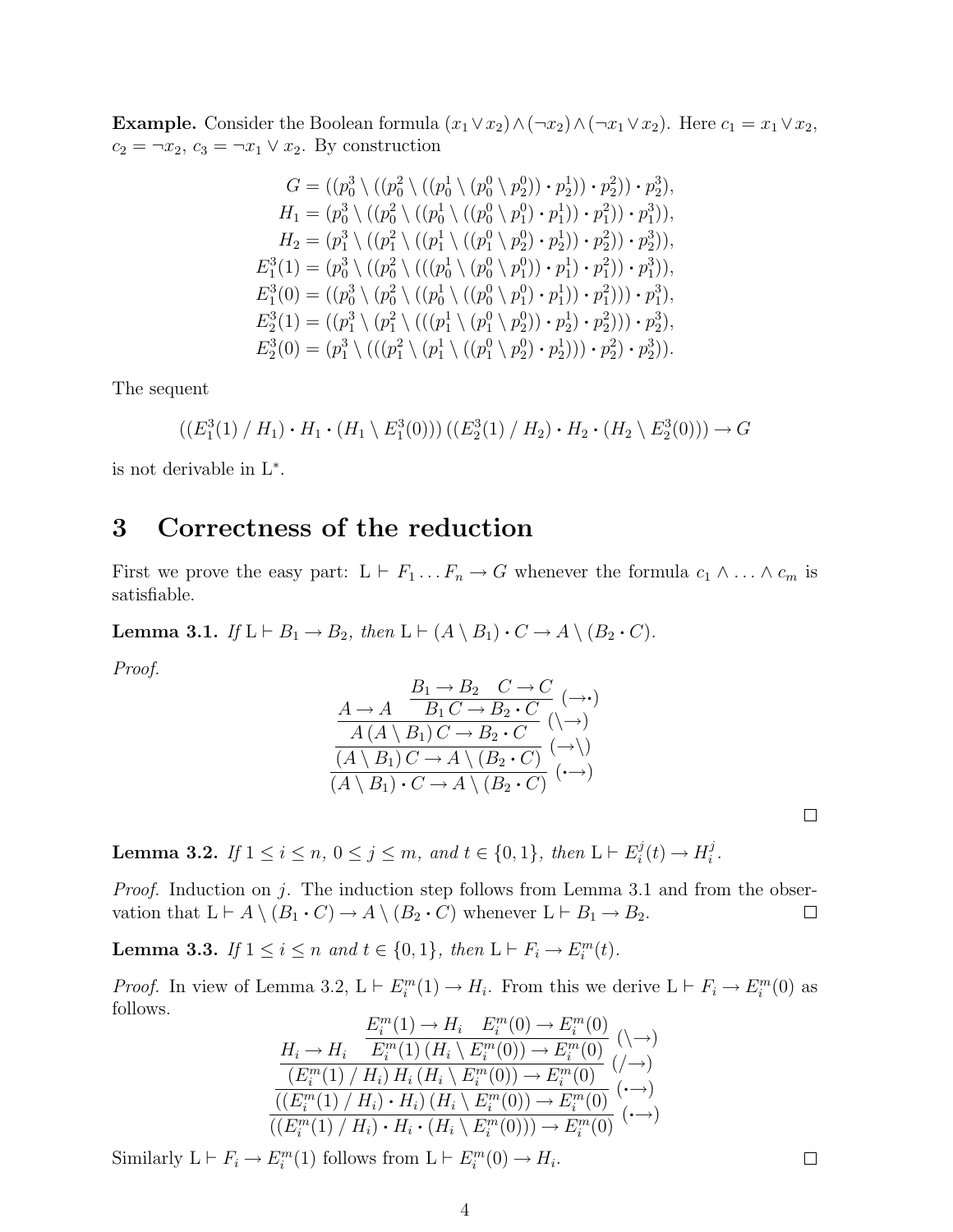Lemma 3.4.  $\mathrm{L}\vdash (p_0^0\setminus p_1^0)\ldots (p_{n-1}^0\setminus p_n^0)\to p_0^0\setminus p_n^0.$ 

*Proof.* By induction on i one can prove that  $L \vdash (p_0^0 \setminus p_1^0) \ldots (p_{i-1}^0 \setminus p_i^0) \rightarrow p_0^0 \setminus p_i^0$  whenever  $1 \leq i \leq n$ . The induction step involves the cut rule.

**Lemma 3.5.** If  $1 \le i \le n, 1 \le j \le m, t \in \{0, 1\}, and L \vdash \Gamma E_i^{j-1}$  $i^{j-1}(t) p_i^j \Delta \rightarrow C$ , then  $\mathcal{L} \vdash \Gamma p_{i-1}^j E_i^j$  $i^{\jmath}(t) \Delta \rightarrow C.$ 

*Proof.* According to Lemma 3.1,  $L \vdash E_i^j$  $p_i^j(t) \rightarrow p_i^j$  $\binom{j}{i-1}\setminus (E_i^{j-1})$  $p_i^{j-1}(t)\boldsymbol{\cdot} p_i^j$  $i$ ) regardless of whether the literal  $\neg_t x_i$  appears in the clause  $c_j$ . Thus we can use the following derivation.

$$
\frac{\Gamma E_i^{j-1}(t) p_i^j \Delta \to C}{E_i^j(t) \to p_{i-1}^j \setminus (E_i^{j-1}(t) \cdot p_i^j) \quad \Gamma p_{i-1}^j \left( p_{i-1}^j \setminus (E_i^{j-1}(t) \cdot p_i^j) \Delta \to C} \right. (\leadsto)
$$
\n
$$
\frac{E_i^j(t) \to p_{i-1}^j \setminus (E_i^{j-1}(t) \cdot p_i^j) \quad \Gamma p_{i-1}^j (p_{i-1}^j \setminus (E_i^{j-1}(t) \cdot p_i^j)) \Delta \to C}{\Gamma p_{i-1}^j E_i^j(t) \Delta \to C} \quad (\text{CUT})
$$

**Lemma 3.6.** Let  $0 \leq j \leq m$ . Suppose  $\langle t_1, \ldots, t_n \rangle$  is a satisfying assignment for the Boolean formula  $c_1 \wedge \ldots \wedge c_j$ . Then  $\overline{L} \vdash E_1^j$  $I_1^j(t_1)\ldots E_n^j(t_n)\rightarrow G_n^j.$ 

*Proof.* Induction on j. The induction base is provided by Lemma 3.4. To prove the induction step, assume that  $j \geq 1$  and  $L \vdash E_1^{j-1}$  $a_1^{j-1}(t_1)\ldots E_n^{j-1}(t_n) \rightarrow G_n^{j-1}$ . Since  $\langle t_1,\ldots,t_n\rangle$ is a satisfying assignment for the clause  $c_j$ , there exists an index k such that the literal  $\neg_t x_k$  appears in the clause  $c_j$ . Thus  $E_k^j$  $p_k^j(t) = (p_k^j)$  $\sum_{k=1}^j \setminus E_k^{j-1}$  $p_k^{j-1}(t))\cdot p_k^j$  $\mu_k^j$ . The induction hypothesis yields

$$
L \vdash E_1^{j-1}(t_1) \dots E_{k-1}^{j-1}(t_{k-1}) p_{k-1}^j (p_{k-1}^j \setminus E_k^{j-1}(t_k)) E_{k+1}^{j-1}(t_{k+1}) \dots E_n^{j-1}(t_n) \to G_n^{j-1}.
$$

Applying Lemma 3.5  $k-1$  times we obtain

$$
L \vdash p_0^j E_1^j(t_1) \ldots E_{k-1}^j(t_{k-1}) (p_{k-1}^j \setminus E_k^{j-1}(t_k)) E_{k+1}^{j-1}(t_{k+1}) \ldots E_n^{j-1}(t_n) \to G_n^{j-1}.
$$

Application of the rules  $(\rightarrow)$  and  $(\rightarrow)$  yields

$$
L \vdash E_1^j(t_1) \dots E_{k-1}^j(t_{k-1}) \left( p_{k-1}^j \setminus E_k^{j-1}(t_k) \right) E_{k+1}^{j-1}(t_{k+1}) \dots E_n^{j-1}(t_n) p_n^j \to G_n^j.
$$

Applying Lemma 3.5  $n - k$  times we obtain

$$
L \vdash E_1^j(t_1) \dots E_{k-1}^j(t_{k-1}) \left( p_{k-1}^j \setminus E_k^{j-1}(t_k) \right) p_k^j E_{k+1}^j(t_{k+1}) \dots E_n^j(t_n) \to G_n^j.
$$

Application of the rule  $(\cdot \rightarrow)$  yields  $L \vdash E_1^j$  $I_1^j(t_1)\ldots E_n^j(t_n)\to G_n^j.$ 

**Lemma 3.7.** If the formula  $c_1 \wedge \ldots \wedge c_m$  is satisfiable, then  $L \vdash F_1 \ldots F_n \rightarrow G$ .

*Proof.* Suppose  $\langle t_1, \ldots, t_n \rangle$  is a satisfying assignment for the formula  $c_1 \wedge \ldots \wedge c_m$ . According to Lemma 3.6 L  $\vdash E_1^m(t_1)\dots E_n^m(t_n) \to G$ . It remains to apply Lemma 3.3 and the cut rule  $n$  times.  $\Box$ 

Now our aim is to prove that if  $L^* \vdash F_1 \ldots F_n \to G$ , then the formula  $c_1 \wedge \ldots \wedge c_m$  is satisfiable.

```
\Box
```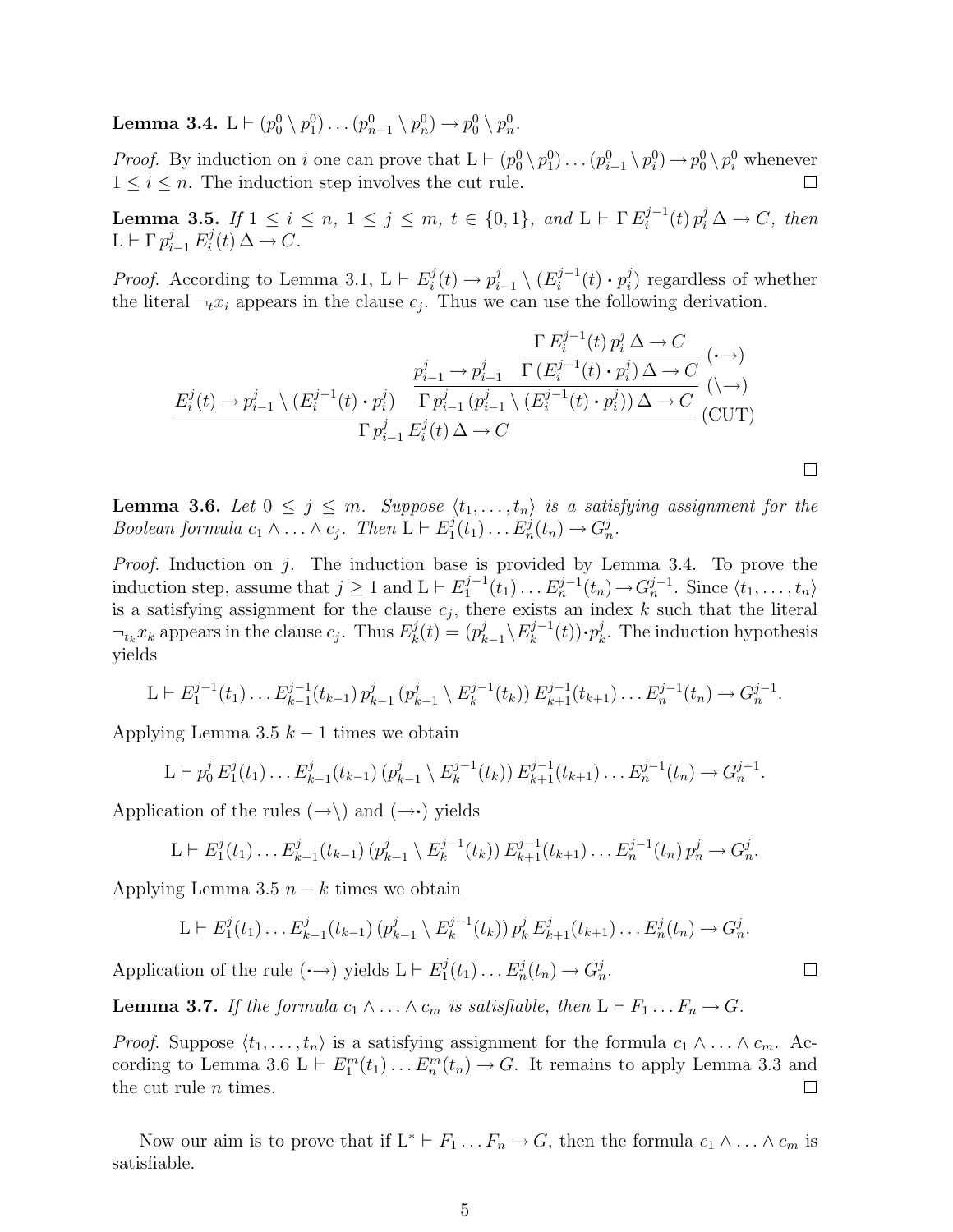**Lemma 3.8.** If  $1 \le i \le n, 1 \le j \le m, t \in \{0,1\}, and L^* \vdash \Gamma E_i^j$  $i^j(t) \Delta \rightarrow C$ , then  $\mathrm{L}^* \vdash \Gamma \, (p_i^j$  $\frac{j}{i-1}\setminus E_i^{j-1}$  $\sum_{i}^{j-1}(t)$   $p_i^j \Delta \rightarrow C$ .

Proof. Following the derivation in the proof of Lemma 3.1 (dropping the last step) one can easily verify that  $L \vdash (p_i^j)$  $\sum_{i=1}^j \setminus E_i^{j-1}$  $i^{j-1}(t)$   $p_i^j \to E_i^j$  $i(t)$  regardless of whether the literal  $\neg_t x_i$ appears in the clause  $c_j$ . It remains to apply the cut rule.  $\Box$ 

**Lemma 3.9.** If  $p \in \text{Var}, L^* \vdash \Upsilon p \rightarrow p$ , and p does not occur in  $\Upsilon$ , then  $\Upsilon$  is empty.

*Proof.* We take a cut-free derivation of  $\Upsilon$   $p \rightarrow p$  and proceed by induction on derivation length. The induction step involves three simple cases, which correspond to the rules  $(\rightarrow), (\rightarrow), \text{and } (\rightarrow).$ 

We consider the case  $(\rightarrow)$ . Let

$$
\frac{\Phi \to A \quad \Gamma B \Delta \to p}{\Gamma(B \, / \, A) \Phi \Delta \to p} \; ( / \to ),
$$

where  $\Gamma(B \mid A) \Phi \Delta = \Upsilon p$ . From  $\#_p(A) = 0$  we conclude that  $\#_p(\Phi) = 0$ . Therefore  $\Delta = \Delta' p$  for some  $\Delta'$ , whence we can apply the induction hypothesis for the sequent  $\Gamma B\Delta \rightarrow p$  and obtain contradiction.

The other two cases are straightforward.

**Lemma 3.10.** If  $p \in \text{Var}, L^* \vdash \Upsilon p \rightarrow D \cdot p$ , and p does not occur in the sequent  $\Upsilon \rightarrow D$ , then  $L^* \vdash \Upsilon \rightarrow D$ .

*Proof.* Induction on the length of a cut-free derivation of  $\Upsilon p \to D \cdot p$ . In the induction step we consider the last rule of the derivation.

CASE 1:  $(\rightarrow \cdot)$ . Then  $\Upsilon = \Gamma \Delta'$  and

$$
\frac{\Gamma \to D \quad \Delta' p \to p}{\Gamma \Delta' p \to D \cdot p} \; (\to \cdot).
$$

In view of (i),  $\Delta'$  is empty. Thus  $\Upsilon = \Gamma$  and  $L^* \vdash \Upsilon \rightarrow D$ . CASE 2:  $(\rightarrow)$ . Let

$$
\frac{\Phi \to A \quad \Gamma B \Delta \to D \cdot p}{\Gamma(B \, / \, A) \Phi \Delta \to D \cdot p} \; ( / \to ),
$$

where  $\Upsilon p = \Gamma(B \mid A) \Phi \Delta$ . From  $\#_p(A) = 0$  we conclude that  $\#_p(\Phi) = 0$ . Therefore  $\Delta = \Delta' p$  and  $\Upsilon = \Gamma(B/A) \Phi \Delta'$ . Applying the induction hypothesis for the sequent  $\Gamma B \Delta' p \to D \cdot p$  we obtain  $\Gamma B \Delta' \to D$ . It remains to derive in L<sup>\*</sup>:

$$
\frac{\Phi \to A \quad \Gamma B \Delta' \to D}{\Gamma(B \ / \ A) \Phi \Delta' \to D} \ ( / \to ),
$$

The cases  $(\rightarrow)$  and  $(\rightarrow)$  are similar.

**Lemma 3.11.** If  $p \in \text{Var}, L^* \vdash \Upsilon p(p \setminus D) \Psi \rightarrow E$ , and p does not occur in the sequent  $\Upsilon D \Psi \to E$ , then  $L^* \vdash \Upsilon D \Psi \to E$ .

 $\Box$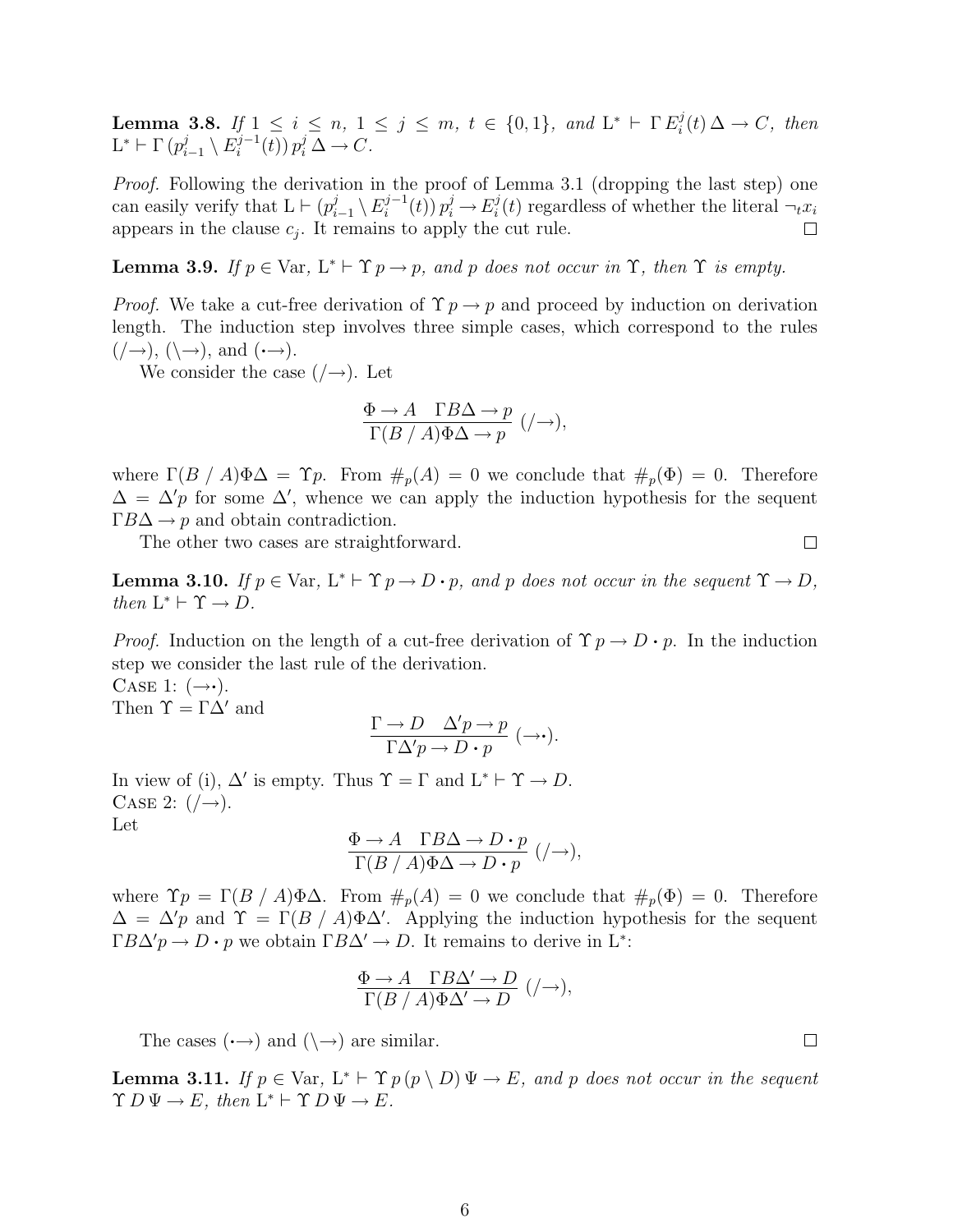*Proof.* Induction on the length of a cut-free derivation of  $\Upsilon p(p \setminus D) \Psi \to E$ . Again we consider the last rule of the derivation. We shall investigate in detail only the rule  $(\rightarrow \cdot)$ (other rules can be treated similarly).

Let

$$
\frac{\Gamma \to A \quad \Delta \to B}{\Gamma \Delta \to A \cdot B} \; (\to \cdot),
$$

where  $\Gamma \Delta = \Upsilon p \, (p \setminus D) \, \Psi$ . We consider three cases. CASE 1:  $\Gamma = \Upsilon p$  and  $\Delta = (p \setminus D) \Psi$ . This is impossible, since  $\#_p(\Upsilon p) = 1$  and  $\#_p(A) = 0$ .

CASE 2:  $\Upsilon = \Upsilon' \Upsilon''$ ,  $\Gamma = \Upsilon'$ , and  $\Delta = \Upsilon'' p(p \setminus D) \Psi$ .

The induction hypothesis for  $\Upsilon'' p(p \setminus D) \Psi \to B$  gives  $\Upsilon'' D \Psi \to B$ . It remains to derive in L<sup>∗</sup> :

$$
\frac{\Upsilon'\to A\quad \Upsilon''\,D\,\Psi\to B}{\Upsilon'\,\Upsilon''\,D\,\Psi\to A\boldsymbol{\cdot} B}\,\,(\to\!\boldsymbol{\cdot}).
$$

CASE 3:  $\Psi = \Psi' \Psi''$ ,  $\Gamma = \Upsilon p(p \setminus D) \Psi'$ , and  $\Delta = \Psi''$ .

The induction hypothesis for  $\Upsilon p(p \setminus D) \Psi' \to A$  gives  $\Upsilon D \Psi' \to A$ . It remains to derive in L<sup>∗</sup> :

$$
\frac{\Upsilon D \Psi' \to A \quad \Psi'' \to B}{\Upsilon D \Psi' \Psi'' \to A \cdot B} \; (\to \cdot).
$$

 $\Box$ 

Lemma 3.12. Let  $1 \le j \le m$  and  $\langle t_1, \ldots, t_n \rangle \in \{0, 1\}^n$ . If  $L^* \vdash E_1^j$  $E_1^j(t_1)\ldots E_n^j(t_n)\to G_n^j,$ then  $L^* \vdash E_1^{j-1}$  $L_1^{j-1}(t_1)\ldots E_n^{j-1}(t_n)\to G_n^{j-1}.$ 

*Proof.* First we apply Lemma 3.8  $n$  times. Next we apply Lemma 3.10 and the converse of the rule  $(\rightarrow)$ . Finally we apply Lemma 3.11 *n* times.  $\Box$ 

Lemma 3.13. Let  $1 \le j \le m$  and  $\langle t_1, \ldots, t_n \rangle \in \{0,1\}^n$ . If  $L^* \vdash E_1^j$  $E_1^j(t_1)\ldots E_n^j(t_n)\to G_n^j,$ then  $\langle t_1, \ldots, t_n \rangle$  is a satisfying assignment for the clause  $c_j$ .

*Proof.* Assume for the contrary that  $\langle t_1, \ldots, t_n \rangle$  is not a satisfying assignment for the clause  $c_j$ . This means that none of the literals  $\neg_{t_i} x_i$  appears in the clause  $c_j$ . Thus the sequent  $E_1^j$  $I_1^j(t_1)\ldots E_n^j(t_n)\longrightarrow G_n^j$  is of the form

$$
(p_0^j \setminus (A_1 \cdot p_1^j)) \dots (p_{n-1}^j \setminus (A_n \cdot p_n^j)) \to (p_0^j \setminus B) \cdot p_n^j
$$

for some types  $A_1, \ldots, A_n$ , and B that contain none of the variables  $p_0^j$  $\stackrel{j}{p}_0^j$ , ...,  $p_n^j$ . It is easy to see that the last rule in a derivation of such a sequent can only be the cut rule (a variable  $p_i^j$  $i<sub>i</sub>$  can not occur in a derivable sequent exactly once). Thus the sequent has no cut-free derivation. Hence it is not derivable in L<sup>∗</sup> .  $\Box$ 

**Lemma 3.14.** If  $\langle t_1, \ldots, t_n \rangle \in \{0, 1\}^n$  and  $L^* \vdash E_1^m(t_1) \ldots E_n^m(t_n) \to G$ , then  $\langle t_1, \ldots, t_n \rangle$ is a satisfying assignment for the Boolean formula  $c_1 \wedge \ldots \wedge c_m$ .

Proof. Immediate from Lemma 3.12 and Lemma 3.13.

In fact this lemma can also be proved by means of an argument concerning proof nets, which are defined in Section 5 (then Lemmas 3.8–3.13 are not needed).  $\Box$ 

The following key lemma provides a "switch", which guarantees that the value of a Boolean variable  $x_k$  (which is modelled in L<sup>\*</sup> by the type  $F_k$ ) can only be changed in all clauses simultaneously.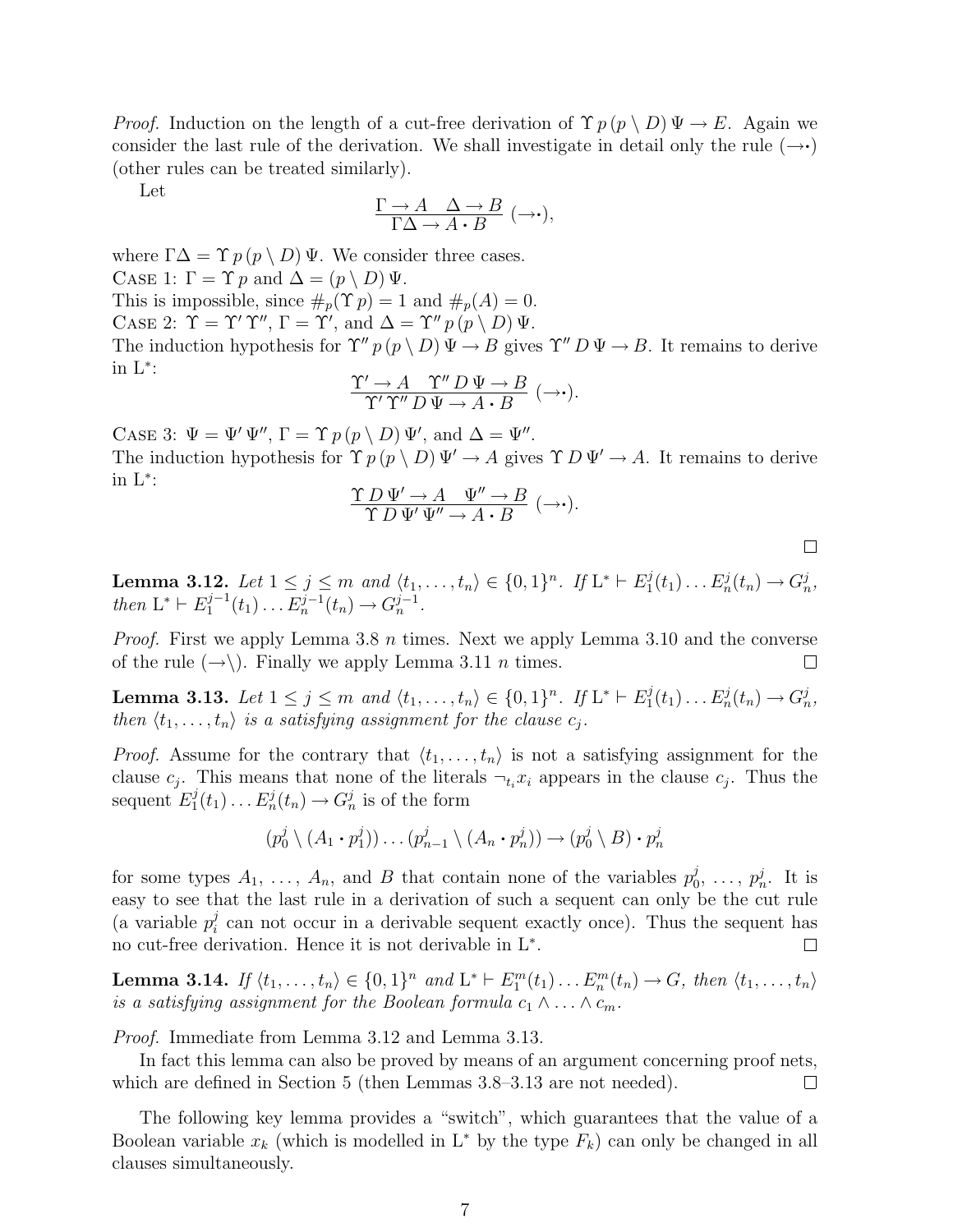**Lemma 3.15.** Let  $k \geq 1$ ,  $B \in \text{Tp}$ , and  $L^* \vdash F_1 \ldots F_{k-1} F_k \to B$ . Let the variables  $p_0^m$ and  $p_k^m$  occur only once in B and none of the variables  $p_1^m, \ldots, p_{k-1}^m$  occur in B. Then  $L^* \vdash F_1 \dots F_{k-1} E_k^m(t) \to B$  for some  $t \in \{0, 1\}.$ 

Lemma 3.15 will be proved in Section 6.

**Lemma 3.16.** If  $L^*$   $\vdash$   $F_1 \ldots F_n \rightarrow G$ , then  $L^*$   $\vdash$   $E_1^m(t_1) \ldots E_n^m(t_n) \rightarrow G$  for some  $\langle t_1, \ldots, t_n \rangle \in \{0, 1\}^n$ .

*Proof.* By induction on  $n - k$  we show that for every  $k \leq n$  there is an assignment  $\langle t_{k+1}, \ldots, t_n \rangle \in \{0, 1\}^{n-k}$  such that  $L^* \vdash F_1 \ldots F_k E_{k+1}^m(t_{k+1}) \ldots E_n^m(t_n) \to G$ .

To prove the induction step, assume that

$$
L^* \vdash F_1 \ldots F_k E_{k+1}^m(t_{k+1}) \ldots E_n^m(t_n) \to G.
$$

We apply Lemma 3.15 to the derivable sequent

$$
F_1 \dots F_k \to (\dots (G / E_n^m(t_n)) \dots / E_{k+1}^m(t_{k+1})).
$$

Now the converse of the rule  $(\rightarrow)$  can be applied  $n - k$  times. We obtain

$$
L^* \vdash F_1 \dots F_{k-1} E_k^m(t_k) \dots E_n^m(t_n) \to G
$$

for some  $t_k \in \{0, 1\}.$ 

**Lemma 3.17.** If  $L^* \vdash F_1 \ldots F_n \to G$ , then the formula  $c_1 \wedge \ldots \wedge c_m$  is satisfiable.

Proof. Immediate from Lemma 3.16 and Lemma 3.14.

Theorem 1. The L-derivability problem is NP-complete.

Proof. Due to cut-elimination the L-derivability problem is in NP (the size of a cut-free derivation in L can not exceed the square of the length of the final sequent).

According to Lemma 3.7 and Lemma 3.17 the construction in Section 2 provides a mapping reduction from the classical satisfiability problem SAT to the L-derivability problem. The problem SAT is NP-hard (see [6]). Thus the L-derivability problem is NP-hard.  $\Box$ 

**Theorem 2.** The  $L^*$ -derivability problem is NP-complete.

Proof. Like the previous theorem, also this one follows immediately from Lemma 3.7 and Lemma 3.17.  $\Box$ 

#### 4 Noncommutative linear logic

Several equivalent to each other sequent calculi for the pure noncommutative classical linear propositional logic were introduced in [3]. Here we consider only the minimal multiplicative fragment  $SPNCL'_{\otimes}$  of that logic (without the constants  $\perp$  and 1). For shortness we shall denote that fragment by NCL in this paper. The calculus NCL may also be considered as a fragment of Lambek's bilinear logic BL2 from [13] (but we use  $\otimes$ instead of  $\oplus$ ).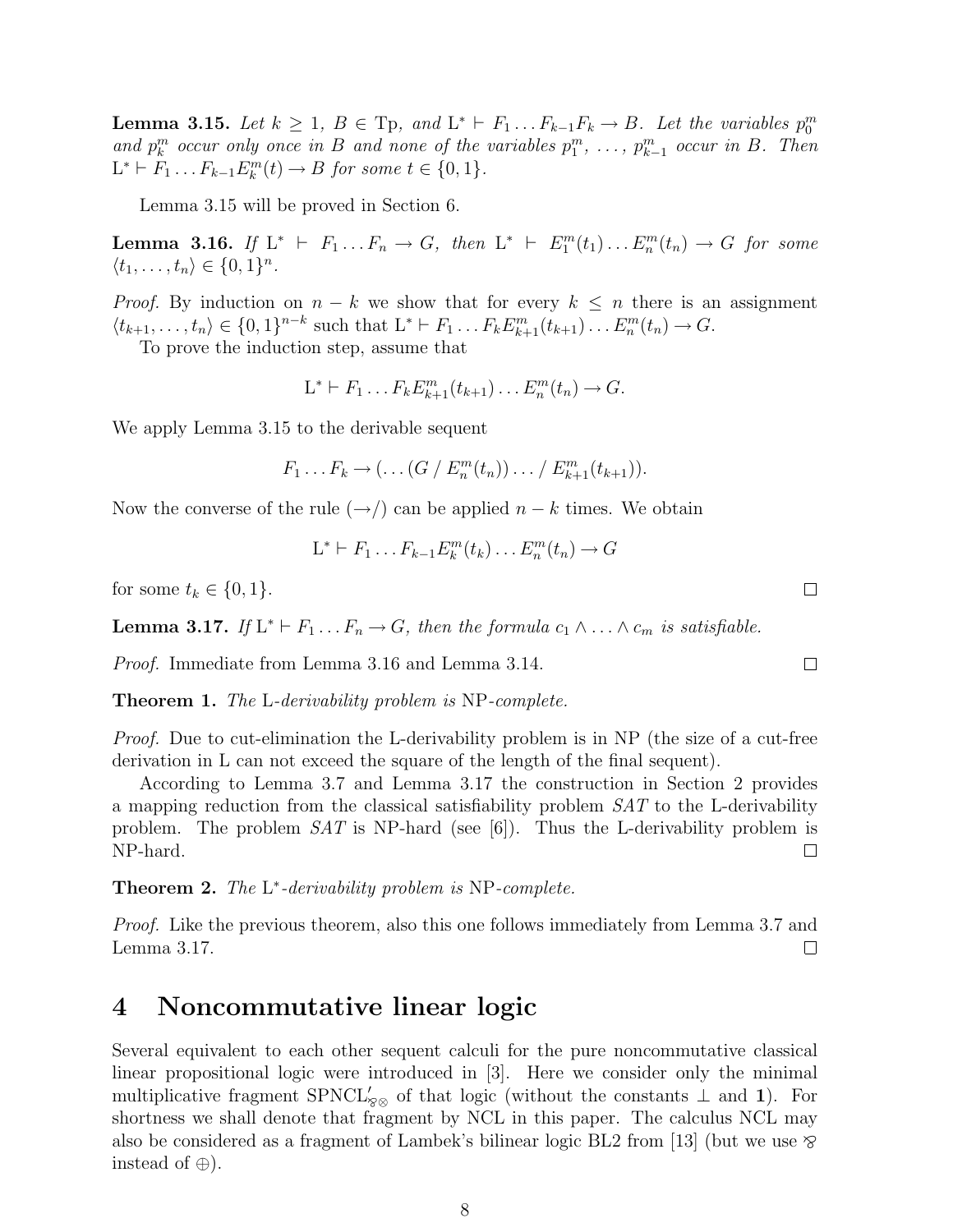In the definition of formulas of NCL we shall employ the same enumerable set Var that was used in the definition of Lambek calculus types. First, we introduce the set At of formal symbols called atoms

$$
At \rightleftharpoons \{p^{\perp n} \mid p \in Var, \ n \in \mathbf{Z}\}
$$

(as usual, **Z** stands for the set of all integers). Intuitively, if  $n \geq 0$ , then  $p^{\perp n}$  means "p with n right negations" and  $p^{\perp - n}$  means "p with n left negations".

The set of normal formulas (or just formulas for shortness) is defined to be the smallest set NF satisfying the following conditions:

- At  $\subset$  NF,
- if  $A \in \text{NF}$  and  $B \in \text{NF}$ , then  $(A \otimes B) \in \text{NF}$  and  $(A \otimes B) \in \text{NF}$ .

Here  $\otimes$  is the multiplicative conjunction, called *tensor*, and  $\otimes$  is the multiplicative disjunction, called par. For notational convenience, it is assumed that  $\otimes$  and  $\otimes$  associate to the left. The set of all finite sequences of formulas is denoted by NF<sup>∗</sup> .

The right negation  $(A^{\perp})$  and the left negation  $({}^{\perp}A)$  of a formula A are defined as follows:

$$
(p^{\perp n})^{\perp} \rightleftharpoons p^{\perp(n+1)}, \qquad \qquad ^{\perp}(p^{\perp n}) \rightleftharpoons p^{\perp(n-1)},
$$
  

$$
(A \otimes B)^{\perp} \rightleftharpoons (B^{\perp}) \otimes (A^{\perp}), \qquad ^{\perp}(A \otimes B) \rightleftharpoons (^{\perp}B) \otimes (^{\perp}A),
$$
  

$$
(A \otimes B)^{\perp} \rightleftharpoons (B^{\perp}) \otimes (A^{\perp}), \qquad ^{\perp}(A \otimes B) \rightleftharpoons (^{\perp}B) \otimes (^{\perp}A).
$$

Example. If

$$
A = ((p_0^2)^{\perp 1} \otimes (((p_0^1)^{\perp 1} \otimes (((p_0^0)^{\perp 1} \otimes (p_1^0)^{\perp 0}) \otimes (p_1^1)^{\perp 0})) \otimes (p_1^2)^{\perp 0})),
$$

then

$$
A^{\perp} = (((p_1^2)^{\perp 1} \otimes (((p_1^1)^{\perp 1} \otimes ((p_1^0)^{\perp 1} \otimes (p_0^0)^{\perp 2})) \otimes (p_0^1)^{\perp 2})) \otimes (p_0^2)^{\perp 2}).
$$

The sequents of NCL are of the form  $\rightarrow \Gamma$ , where  $\Gamma \in NF^*$ .

The calculus NCL has the following axioms and rules of inference:

$$
\rightarrow P^{\perp(n+1)} p^{\perp n},
$$
  
\n
$$
\rightarrow \Gamma(A \otimes B) \Delta ,
$$
  
\n
$$
\rightarrow \Gamma(A \otimes B) \Delta ,
$$
  
\n
$$
\rightarrow \Gamma(\perp(\perp A)) ,
$$
  
\n
$$
\rightarrow \Gamma(\perp(\perp A)) ,
$$
  
\n
$$
\rightarrow \Gamma(A \otimes B) \Delta ,
$$
  
\n
$$
\rightarrow \Gamma(A \otimes B) \Delta .
$$
  
\n
$$
\rightarrow \Gamma(A \otimes B) \Delta .
$$

Here capital letters  $A, B, \ldots$  stand for formulas, capital Greek letters denote finite (possibly empty) sequences of formulas,  $p$  ranges over Var, and  $n$  ranges over  $\mathbf{Z}$ . As usual,  $NCL \vdash \rightarrow \Gamma$  means that the sequent  $\rightarrow \Gamma$  is derivable in NCL.

The set of all *subformulas* of a formula is defined as follows:

SubNF
$$
(p^{\perp n}) \rightleftharpoons {p^{\perp n}}
$$
,  
\nSubNF $(A \otimes B) \rightleftharpoons {A \otimes B} \cup \text{SubNF}(A) \cup \text{SubNF}(B)$ ,  
\nSubNF $(A \otimes B) \rightleftharpoons {A \otimes B} \cup \text{SubNF}(A) \cup \text{SubNF}(B)$ .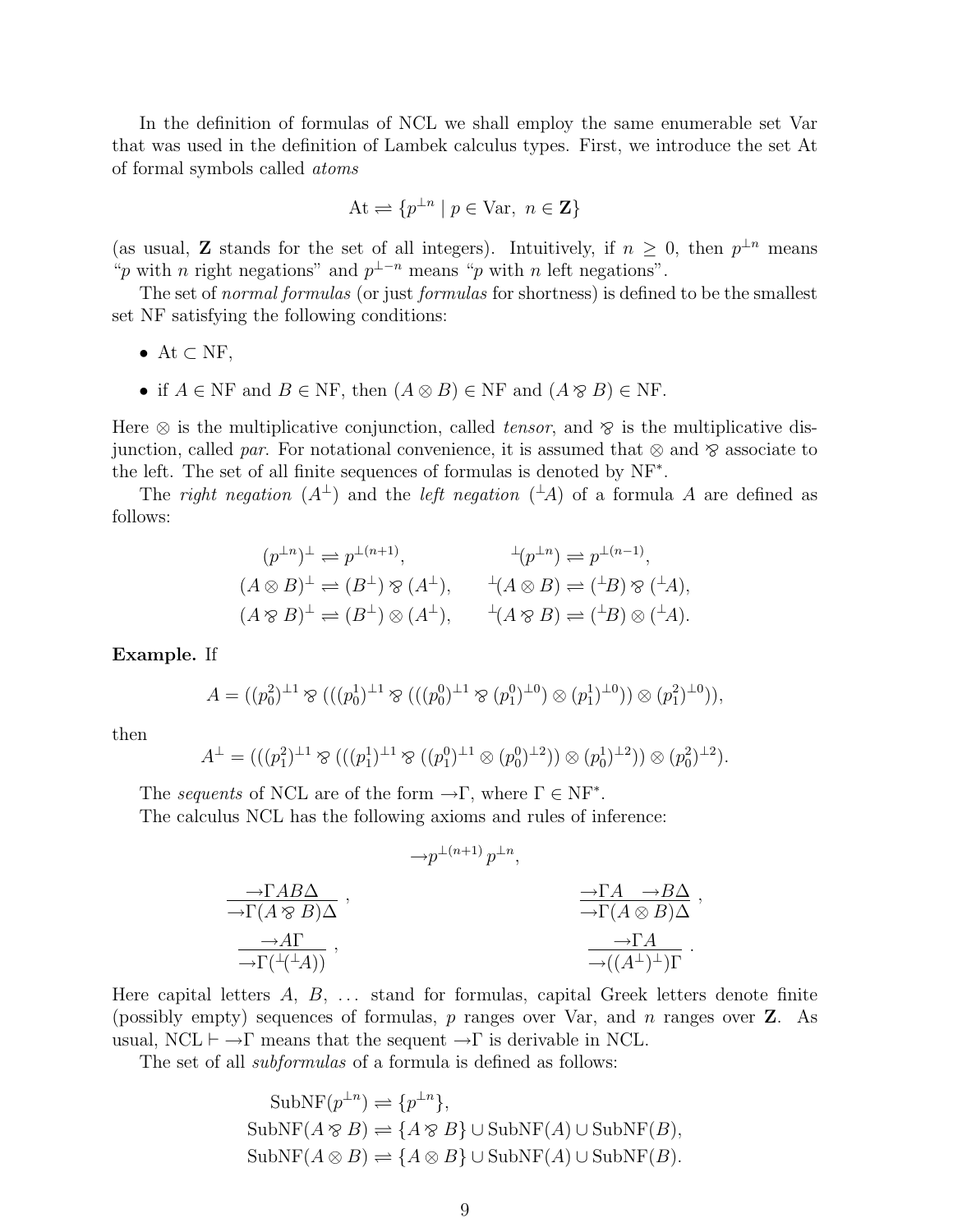To embed L<sup>\*</sup> into NCL, we shall map each type  $A \in \text{Tp}$  to a formula  $\widehat{A} \in \text{NF}$ :

$$
\widehat{p} \rightleftharpoons p,
$$
  
\n
$$
\widehat{A/B} \rightleftharpoons \widehat{A} \otimes (\stackrel{\perp}{B}),
$$
  
\n
$$
\widehat{A \setminus B} \rightleftharpoons (\widehat{A}^{\perp}) \otimes \widehat{B},
$$
  
\n
$$
\widehat{A \cdot B} \rightleftharpoons \widehat{A} \otimes \widehat{B}.
$$

Example. Consider the type

$$
G_5^2 = ((p_0^2 \setminus ((p_0^1 \setminus (p_0^0 \setminus p_5^0)) \cdot p_5^1)) \cdot p_5^2).
$$

Then

$$
\widehat{G_5^2} = (((p_0^2)^{\perp 1} \otimes (((p_0^1)^{\perp 1} \otimes ((p_0^0)^{\perp 1} \otimes (p_5^0)^{\perp 0})) \otimes (p_5^1)^{\perp 0})) \otimes (p_5^2)^{\perp 0}).
$$

The following lemma is proved in [20].

**Lemma 4.1.** Let  $A_1, \ldots, A_n, B \in \text{Tp.}$  The sequent  $A_1 \ldots A_n \to B$  is derivable in  $L^*$  if and only if the sequent  $\rightarrow (\widehat{A_n}^{\perp}) \dots (\widehat{A_1}^{\perp}) \widehat{B}$  is derivable in NCL.

## 5 Proof nets

We shall repeat the definition of proof net from [20] (but without the multiplicative constants  $\perp$  and 1).

Definition. For the purposes of proof nets it is convenient to measure the *length* of a formula using the following function:

$$
\begin{aligned}\n\|p^{\perp n}\| &\rightleftharpoons 2, \\
\|A \otimes B\| &\rightleftharpoons \|A\| + \|B\|, \\
\|A \otimes B\| &\rightleftharpoons \|A\| + \|B\|. \n\end{aligned}
$$

The notion of length is extended to finite sequences of formulas in the natural way:  $||A_1 ... A_n|| \rightleftharpoons ||A_1|| + ... + ||A_n||$ , the length of the empty sequence is 0.

Evidently  $||A^{\perp}|| = ||A||$  for every  $A \in \text{NF}$ .

**Definition.** To formalize the notion of *occurrences* of subformulas, we introduce the set  $Occ \rightleftharpoons NF \times \mathbb{Z}$ . Let c be the map from NF to Z defined by

$$
c(p^{\perp n}) \rightleftharpoons 1,
$$
  
\n
$$
c(A \otimes B) \rightleftharpoons \|A\|,
$$
  
\n
$$
c(A \otimes B) \rightleftharpoons \|A\|.
$$

The binary relation  $\prec$  on the set Occ is defined as the least transitive binary relation satisfying  $\langle A, k - ||A|| + c(A) \rangle \prec \langle (A \lambda B), k \rangle$  and  $\langle B, k + c(B) \rangle \prec \langle (A \lambda B), k \rangle$  for every  $\lambda \in \{\infty, \infty\}, A \in \text{NF}, B \in \text{NF}, \text{ and } k \in \mathbb{Z}$ . The symbol  $\preceq$  is introduced in the usual manner.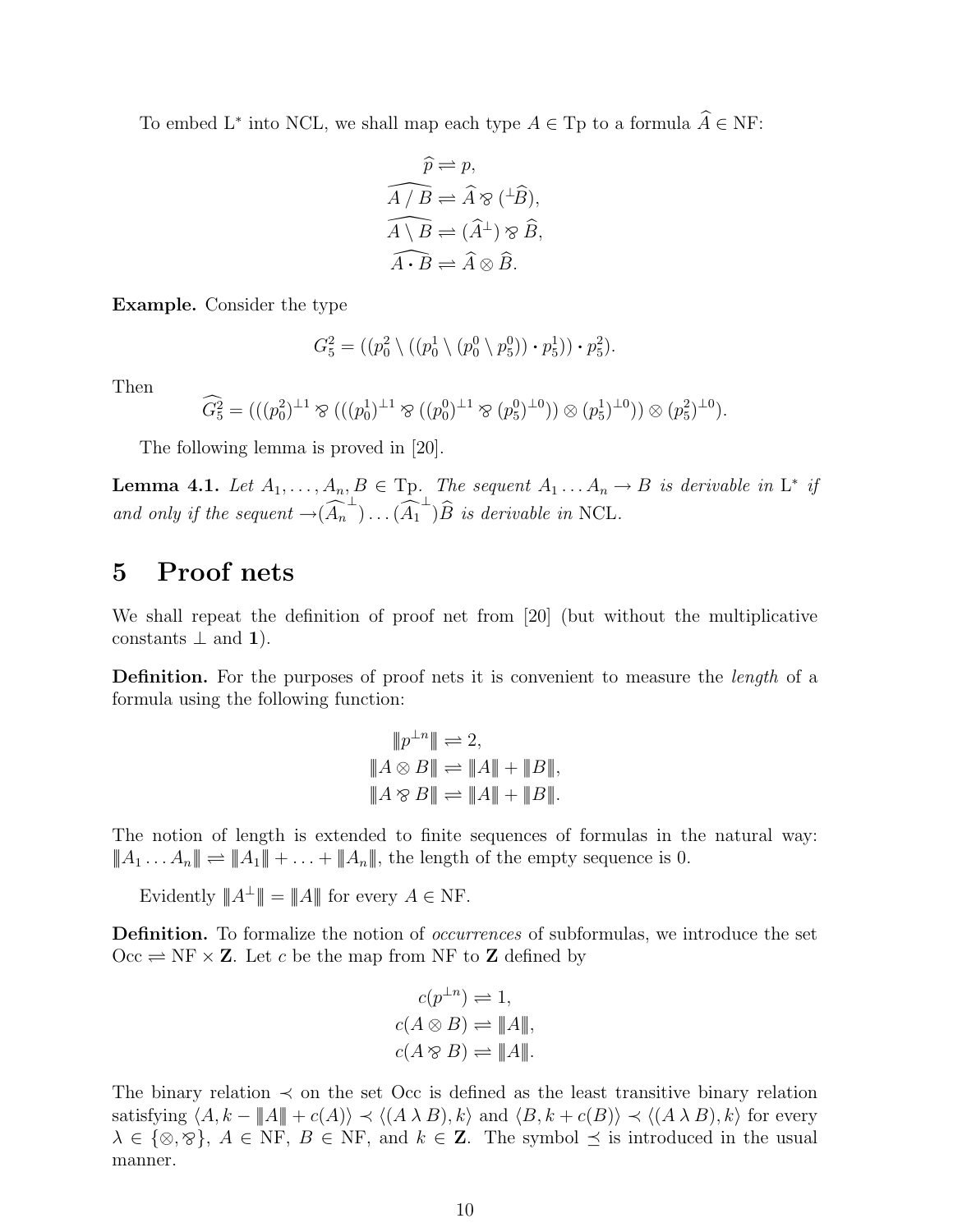Given a formula A, one can associate occurrences of its subformulas with elements of Occ. Each subformula occurrence B corresponds to a pair  $\langle B, k \rangle \in$  Occ such that  $\langle B, k \rangle \prec \langle A, c(A) \rangle$  and k is the "|||-distance" of the main connective of B from the left end of A.

**Example.** Let  $p \in \text{Var}, q \in \text{Var}, \text{ and } A = (p^{\perp 2} \otimes (p^{\perp 2} \otimes q^{\perp 1})) \otimes q^{\perp 1}$ . Then  $||A|| = 8$  and  $c(A) = 6$ . There are seven elements  $\alpha \in \text{Occ}$  such that  $\alpha \preceq \langle A, 6 \rangle$ . These elements are

$$
\alpha_1 = \langle p^{\perp 2}, 1 \rangle,
$$
  
\n
$$
\alpha_2 = \langle p^{\perp 2} \otimes (p^{\perp 2} \otimes q^{\perp 1}), 2 \rangle,
$$
  
\n
$$
\alpha_3 = \langle p^{\perp 2}, 3 \rangle,
$$
  
\n
$$
\alpha_4 = \langle p^{\perp 2} \otimes q^{\perp 1}, 4 \rangle,
$$
  
\n
$$
\alpha_5 = \langle q^{\perp 1}, 5 \rangle,
$$
  
\n
$$
\alpha_6 = \langle (p^{\perp 2} \otimes (p^{\perp 2} \otimes q^{\perp 1})) \otimes q^{\perp 1}, 6 \rangle,
$$
  
\n
$$
\alpha_7 = \langle q^{\perp 1}, 7 \rangle.
$$

**Definition.** For any sequence of formulas  $\Gamma = A_1 \dots A_n$  we construct a relational structure  $\Omega_{\Gamma} = \langle \Omega_{\Gamma}, \prec_{\Gamma}, \prec_{\Gamma} \rangle$  as follows. By definition, put

$$
\Omega_{\Gamma} \rightleftharpoons \{ \langle B, k + \|\!| A_1 \dots A_{i-1} \|\!| \rangle \mid 1 \leq i \leq n \text{ and } \langle B, k \rangle \leq \langle A_i, c(A_i) \rangle \}
$$
  

$$
\cup \{ \langle \diamond, \|\!| A_1 \dots A_{i-1} \|\!| \rangle \mid 1 \leq i \leq n \},
$$

where  $\diamond$  is a new symbol that does not belong to NF. The set  $\Omega_{\Gamma}$  can be considered as consisting of four disjoint parts

$$
\Omega_{\Gamma}^{\diamond} \rightleftharpoons \{ \langle C, k \rangle \in \Omega_{\Gamma} \mid C = \diamond \},
$$
  
\n
$$
\Omega_{\Gamma}^{\mathcal{A}t} \rightleftharpoons \{ \langle C, k \rangle \in \Omega_{\Gamma} \mid C \in \text{At} \},
$$
  
\n
$$
\Omega_{\Gamma}^{\otimes} \rightleftharpoons \{ \langle C, k \rangle \in \Omega_{\Gamma} \mid C = A \otimes B \text{ for some } A \text{ and } B \},
$$
  
\n
$$
\Omega_{\Gamma}^{\otimes} \rightleftharpoons \{ \langle C, k \rangle \in \Omega_{\Gamma} \mid C = A \otimes B \text{ for some } A \text{ and } B \}.
$$

We shall abbreviate  $\Omega_{\Gamma}^{\otimes} \cup \Omega_{\Gamma}^{\circ}$  as  $\Omega_{\Gamma}^{\otimes\diamond}$ . The relation  $\prec_{\Gamma}$  is the irreflexive partial order on  $\Omega_{\Gamma}$ such that  $\alpha \prec_{\Gamma} \beta$  iff  $\alpha \notin \Omega_{\Gamma}^{\circ}$ ,  $\beta \notin \Omega_{\Gamma}^{\circ}$ , and  $\alpha \prec \beta$ . The relation  $\lt_{\Gamma}$  is the irreflexive linear order on  $\Omega_{\Gamma}$  such that  $\langle A, k \rangle \langle \Gamma \langle B, l \rangle$  iff  $k < l$ . The symbols  $\preceq_{\Gamma}$  and  $\leq_{\Gamma}$  are introduced in the usual manner.

Let us remark that the binary relation  $\prec_{\Gamma}$  specifies a forest of ordered binary trees, where vertices are the elements of  $\Omega_{\Gamma} - \Omega_{\Gamma}^{\diamond}$  and  $\lt_{\Gamma}$  corresponds to the infix order.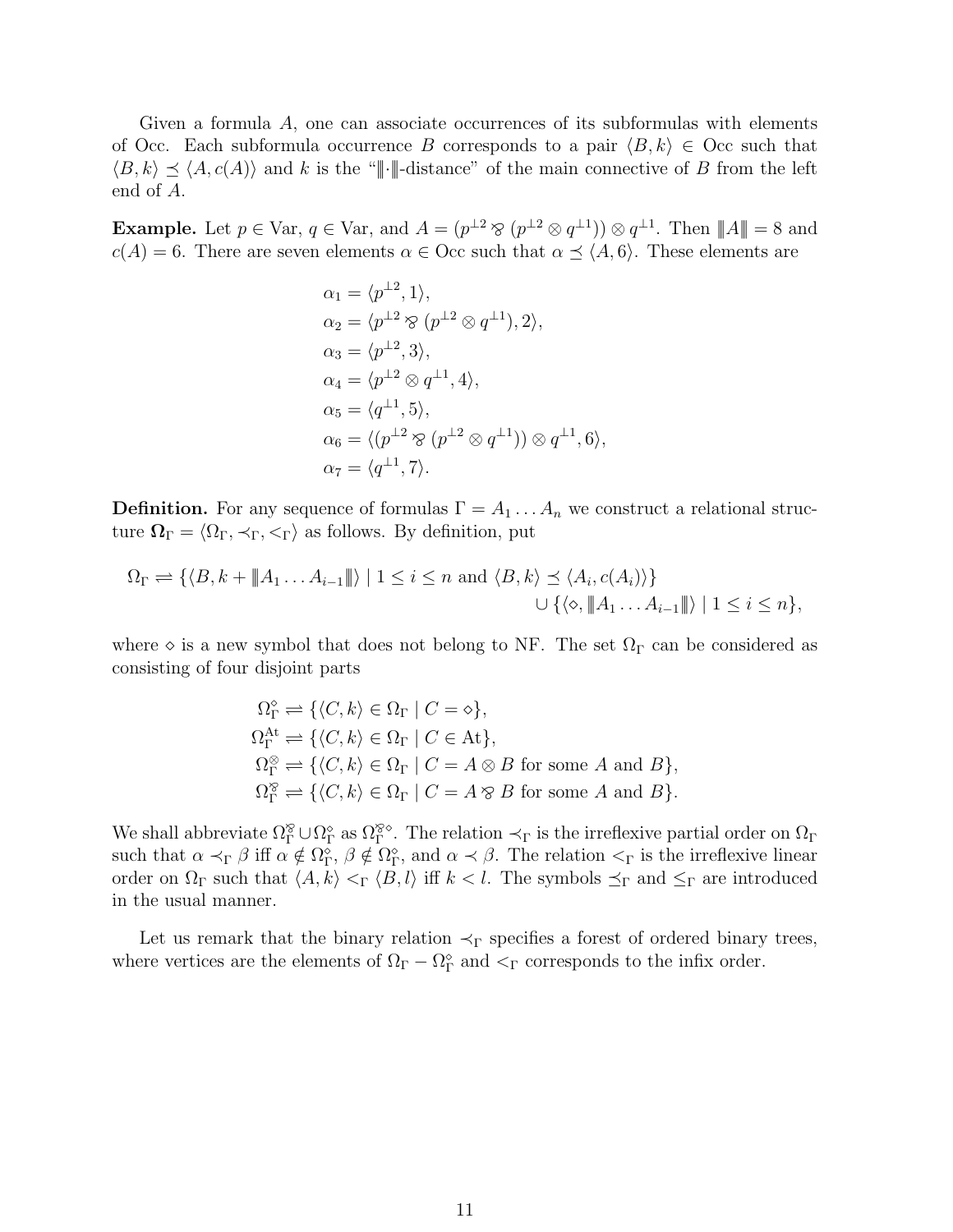**Example.** Let  $A_1 = p^{\perp 1}$ ,  $A_2 = p^{\perp 4}$ ,  $A_3 = p^{\perp 3} \otimes p^{\perp 0}$ , and  $\Gamma = A_1 A_2 A_3$ . Then  $\Omega_{\Gamma}^{\circ} =$  $\{\alpha_0, \alpha_2, \alpha_4\}, \Omega_{\Gamma}^{\text{At}} = \{\alpha_1, \alpha_3, \alpha_5, \alpha_7\}, \Omega_{\Gamma}^{\otimes} = \{\alpha_6\}, \text{ and } \Omega_{\Gamma}^{\otimes} = \emptyset, \text{ where }$ 

$$
\alpha_0 = \langle \diamond, 0 \rangle,
$$
  
\n
$$
\alpha_1 = \langle p^{\perp 1}, 1 \rangle,
$$
  
\n
$$
\alpha_2 = \langle \diamond, 2 \rangle,
$$
  
\n
$$
\alpha_3 = \langle p^{\perp 4}, 3 \rangle,
$$
  
\n
$$
\alpha_4 = \langle \diamond, 4 \rangle,
$$
  
\n
$$
\alpha_5 = \langle p^{\perp 3}, 5 \rangle,
$$
  
\n
$$
\alpha_6 = \langle p^{\perp 3} \otimes p^{\perp 0}, 6 \rangle,
$$
  
\n
$$
\alpha_7 = \langle p^{\perp 0}, 7 \rangle.
$$

Obviously,  $\alpha_0 <_{\Gamma} \alpha_1 <_{\Gamma} \ldots <_{\Gamma} \alpha_7$ ,  $\alpha_5 <_{\Gamma} \alpha_6$ , and  $\alpha_7 <_{\Gamma} \alpha_6$ .

**Definition.** For every  $\Theta \subseteq \Omega_{\Gamma}$  we put  $\flat(\Theta) \rightleftharpoons |\Omega_{\Gamma}^{\otimes \circ} \cap \Theta| - |\Omega_{\Gamma}^{\otimes} \cap \Theta|$ .

**Definition.** For any  $\alpha \in \Omega_{\Gamma}$  and  $\beta \in \Omega_{\Gamma}$  we denote by  $\text{Bt}(\alpha, \beta)$  the set

$$
\{\gamma \in \Omega_{\Gamma} \mid \alpha <_{\Gamma} \gamma <_{\Gamma} \beta \text{ or } \beta <_{\Gamma} \gamma <_{\Gamma} \alpha\}.
$$

**Example.** Let  $A_1 = p^{\perp 1} \otimes ((p^{\perp 2} \otimes (p^{\perp 3} \otimes p^{\perp 2})) \otimes p^{\perp 1}), A_2 = p^{\perp 0}$ , and  $\Gamma = A_1 A_2$ . Consider the elements  $\alpha = \langle (p^{\perp 2} \otimes (p^{\perp 3} \otimes p^{\perp 2})) \otimes p^{\perp 1}, 8 \rangle$  and  $\beta = \langle p^{\perp 2} \otimes (p^{\perp 3} \otimes p^{\perp 2}), 4 \rangle$ . Then  $\text{Bt}(\alpha, \beta) = \{ \langle p^{\perp 3}, 5 \rangle, \langle p^{\perp 3} \otimes p^{\perp 2}, 6 \rangle, \langle p^{\perp 2}, 7 \rangle \}.$ 

**Definition.** Let  $\mathcal{C} \subseteq \Omega_{\Gamma} \times \Omega_{\Gamma}$ . We say that the directed graph  $\langle \Omega_{\Gamma}, \mathcal{C} \rangle$  is  $\langle \nabla_{\Gamma} \cdot \mathcal{C} \rangle$ for every edge  $\langle \alpha, \beta \rangle \in \mathcal{C}$  and every edge  $\langle \gamma, \delta \rangle \in \mathcal{C}$  the statements  $\gamma \in \text{Bt}(\alpha, \beta)$  and  $\delta \in \text{Bt}(\alpha, \beta)$  are either both true or both false, provided that  $\{\alpha, \beta\} \cap \{\gamma, \delta\} = \emptyset$ .

In intuitive language, a graph is  $\leq_{\Gamma}$ -planar if and only if its edges can be drawn without intersections on a semiplane while the vertices of the graph are ordered according to  $\leq_\Gamma$ on the border of the semiplane.

**Definition.** Let  $\Gamma \in NF^*$ . A proof net for  $\Gamma$  is a relational structure  $\langle \Omega_{\Gamma}, A, \mathcal{E} \rangle$ , where

- $b(\Omega_{\Gamma}) = 2$ ,
- A is the graph of a function from  $\Omega_{\Gamma}^{\otimes}$  to  $\Omega_{\Gamma}^{\otimes\diamond}$ ,
- $\mathcal{E}$  is the graph of a function from  $\Omega_{\Gamma}^{\text{At}}$  to  $\Omega_{\Gamma}^{\text{At}}$ ,
- if  $\langle \alpha, \beta \rangle \in \mathcal{E}$ , then  $\langle \beta, \alpha \rangle \in \mathcal{E}$ ,
- if  $\langle \alpha, \beta \rangle \in \mathcal{E}$  and  $\alpha \leq_{\Gamma} \beta$ , then there are  $p \in \text{Var}$  and  $n, i, j \in \mathbb{Z}$  such that  $\alpha =$  $\langle p^{\perp (n+1)}, i \rangle$  and  $\beta = \langle p^{\perp n}, j \rangle$ ,
- the graph  $\langle \Omega_{\Gamma}, \mathcal{A} \cup \mathcal{E} \rangle$  is  $\langle \nabla_{\Gamma}$ -planar, and
- the graph  $\langle \Omega_{\Gamma}, \prec_{\Gamma} \cup \mathcal{A} \rangle$  is acyclic (i. e., the transitive closure of the binary relation  $\prec_{\Gamma} \cup A$  is irreflexive).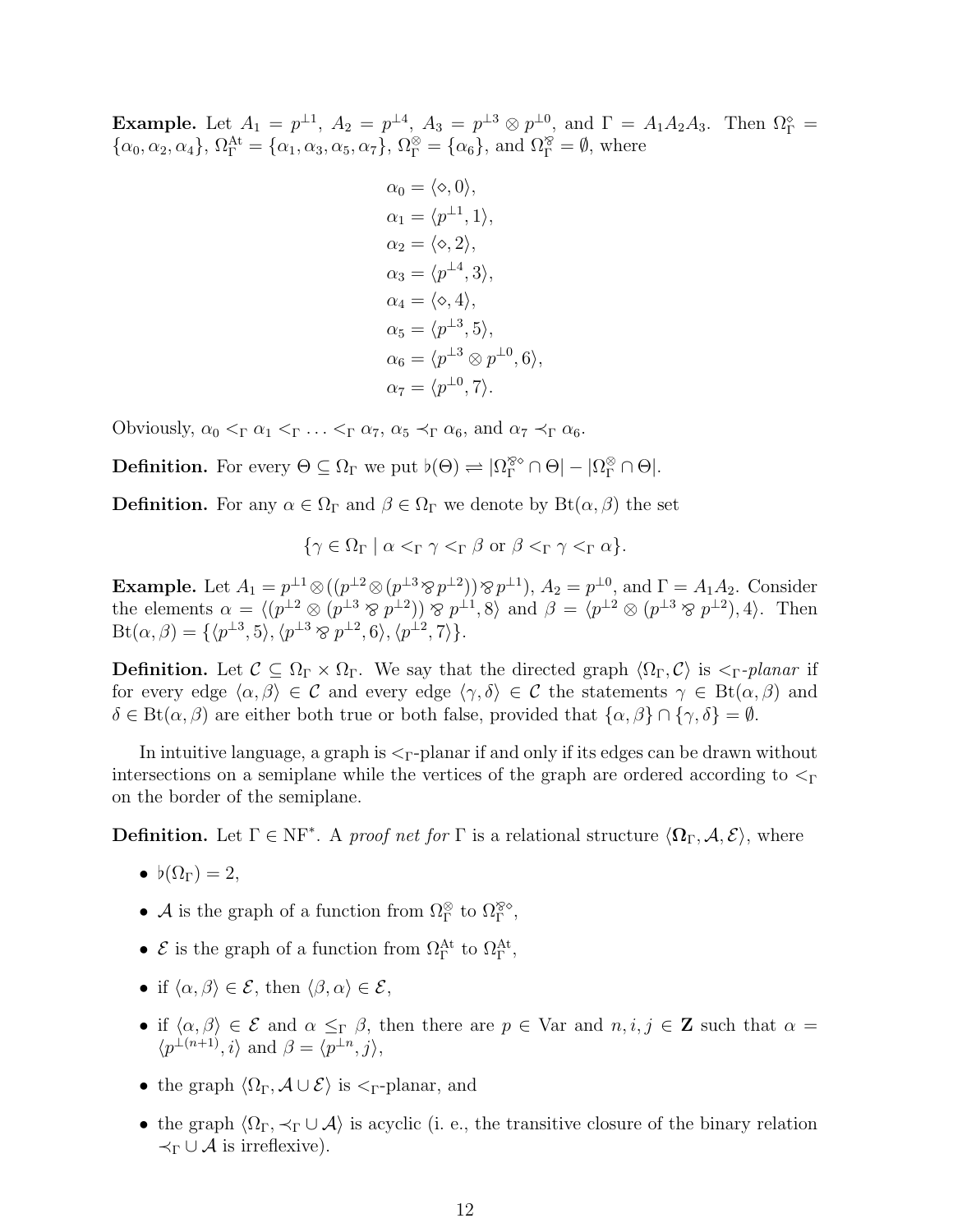**Example.** Let  $A_1 = p^{\perp 1}$ ,  $A_2 = p^{\perp 0} \otimes (q^{\perp 1} \otimes r^{\perp 1})$ ,  $A_3 = r^{\perp 0} \otimes q^{\perp 0}$ , and  $\Gamma = A_1 A_2 A_3$ . There is a proof net for Γ. We illustrate it with the following picture, where the elements of  $\Omega_{\Gamma}^{\otimes}$  and  $\Omega_{\Gamma}^{\otimes}$  are depicted by  $\otimes$  and  $\otimes$  respectively, the linear order  $\lt_{\Gamma}$  goes from left to right, the relation  $\prec_{\Gamma}$  is shown by dotted arrows, and the relations A and E are drawn on the upper semiplane.

$$
\begin{array}{ccccc} \begin{matrix} & & & \\ \sqrt{\phantom{0} & & \\ & p^{\perp 1} & \diamond & p^{\perp 0} \end{matrix}} & \begin{matrix} & \begin{matrix} & & & \\ \sqrt{\phantom{0} & & \\ & q^{\perp 1} & \diamond & p^{\perp 1} \end{matrix}} & \begin{matrix} & \end{matrix} & \begin{matrix} & & & \\ & \sqrt{\phantom{0} & & \\ & & p^{\perp 1} & \diamond & p^{\perp 0} \end{matrix}} & \begin{matrix} & \end{matrix} & \begin{matrix} & & & \\ & \sqrt{\phantom{0} & & \\ & & q^{\perp 0} & \diamond & q^{\perp 0} \end{matrix}} \end{array}
$$

**Lemma 5.1.** A sequent  $\neg \Gamma$  is derivable in NCL if and only if there exists a proof net  $for \Gamma$ .

 $\Box$ Proof. This lemma is simply the constant-free case of Theorem 7.12 from [20].

Intuitively, if  $\langle \alpha, \beta \rangle \in \mathcal{E}$ , then  $\alpha$  and  $\beta$  come from the same axiom. If  $\langle \langle A\otimes B, k \rangle, \beta \rangle \in \mathcal{A}$ , then  $\beta$  designates the point where a sequent should be divided into two premises when  $A\otimes B$  is introduced by an instance of the  $\otimes$ -introduction rule. Evidently, if  $\beta = \langle C\otimes D, l \rangle$ , then the rule that introduces  $C \otimes D$  must be lower than the rule that introduces  $A \otimes B$ . Similarly, if  $\langle E, k \rangle \prec_{\Gamma} \langle F, l \rangle$ , then the rule that introduces F must be lower than the rule that introduces E. This explains the acyclicity condition in the definition of proof net.

Example. Consider the proof net from the previous example. It corresponds to the derivation

$$
\frac{\frac{\longrightarrow r^{\perp 1} r^{\perp 0} \longrightarrow q^{\perp 1} q^{\perp 0}}{\longrightarrow q^{\perp 1} r^{\perp 1} (r^{\perp 0} \otimes q^{\perp 0})}}{\frac{\longrightarrow p^{\perp 1} p^{\perp 0} \longrightarrow (q^{\perp 1} \otimes r^{\perp 1}) (r^{\perp 0} \otimes q^{\perp 0})}{\longrightarrow p^{\perp 1} (p^{\perp 0} \otimes (q^{\perp 1} \otimes r^{\perp 1})) (r^{\perp 0} \otimes q^{\perp 0})}
$$

.

In this derivation we use one of the following two generalized ⊗-introduction rules

$$
\frac{\neg \Gamma A \quad \neg \Phi B \Delta}{\neg \Phi \Gamma (A \otimes B) \Delta} ,\qquad \frac{\neg \Gamma A \Pi \quad \neg B \Delta}{\neg \Gamma (A \otimes B) \Delta \Pi} .
$$

These rules are admissible in NCL. If we include them in the calculus, then the two rules concerning cyclic permutation with double negation are no longer needed.

#### Example. Let

$$
\Gamma = ((p_2^{\perp 1} \otimes (r^{\perp 1} \otimes r^{\perp 2})) \otimes p_1^{\perp 2}) (p_1^{\perp 1} \otimes ((r^{\perp 1} \otimes r^{\perp 2}) \otimes p_0^{\perp 2})) ((p_0^{\perp 1} \otimes (r^{\perp 1} \otimes r^{\perp 0})) \otimes p_2^{\perp 0}).
$$

The following figure shows a proof net for Γ.



According to Lemma 5.1,  $NCL \vdash \rightarrow \Gamma$ . In view of Lemma 4.1,

$$
L^* \vdash ((p_0 \setminus (r \setminus r)) \cdot p_1) (p_1 \setminus ((r \setminus r) \cdot p_2)) \rightarrow ((p_0 \setminus (r \setminus r)) \cdot p_2).
$$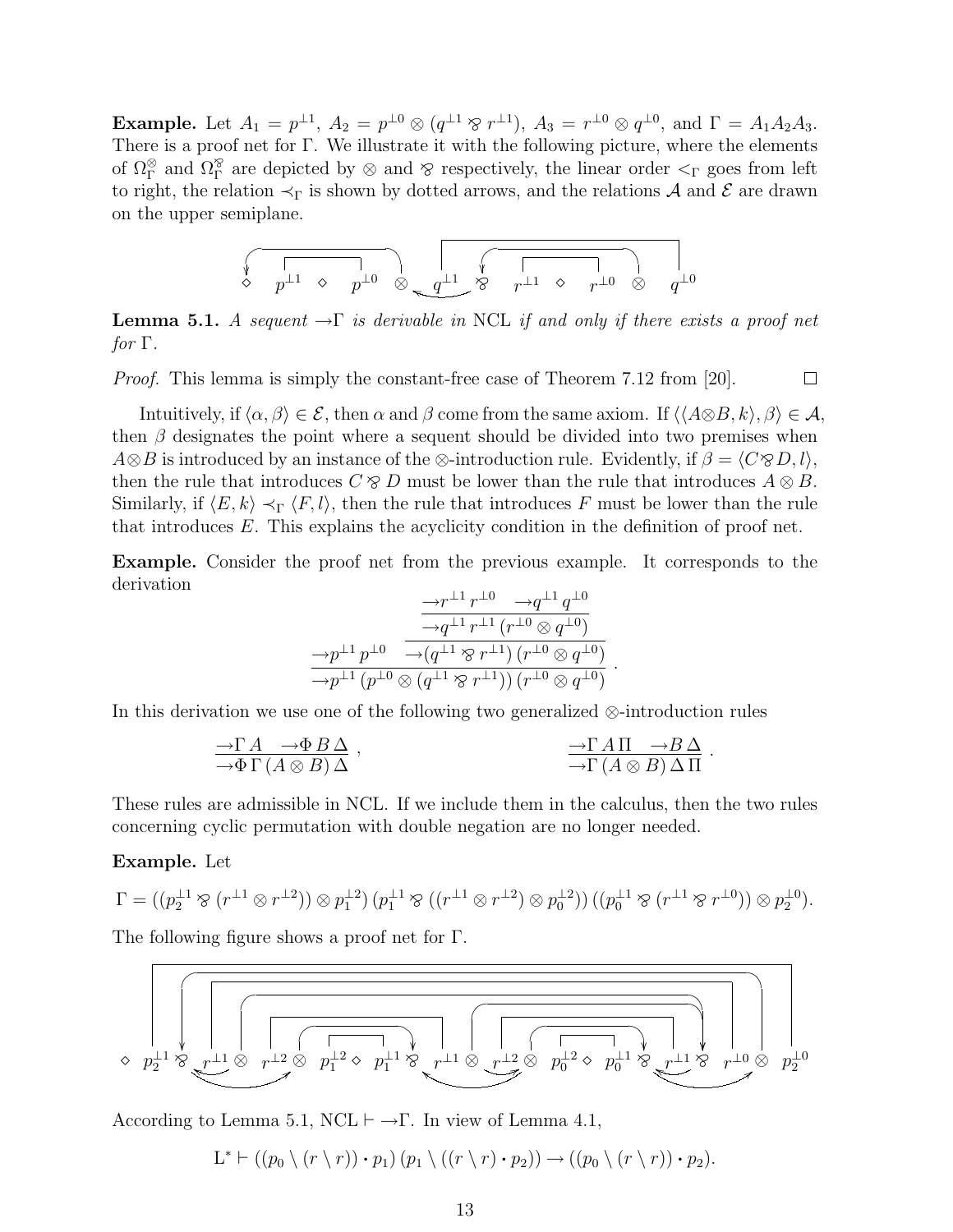#### Example. Let

$$
\Gamma = (p_1^{\perp 1} \otimes (((r^{\perp 1} \otimes (r^{\perp 1} \otimes r^{\perp 2})) \otimes r^{\perp 2}) \otimes p_0^{\perp 2})) ((p_0^{\perp 1} \otimes ((r^{\perp 1} \otimes (r^{\perp 1} \otimes r^{\perp 0})) \otimes r^{\perp 0})) \otimes p_1^{\perp 0}).
$$

The following figure illustrates the only way to construct a relational structure  $\langle \Omega_{\Gamma}, \mathcal{A}, \mathcal{E} \rangle$ that satisfies the first six conditions from the definition of proof net.



The graph  $\langle \Omega_{\Gamma}, \prec_{\Gamma} \cup \mathcal{A} \rangle$  contains a cycle. In view of Lemma 5.1 and Lemma 4.1,

$$
L^* \nvdash ((p_0 \setminus (r \setminus ((r \setminus r) \cdot r))) \cdot p_1) \rightarrow ((p_0 \setminus ((r \setminus (r \setminus r)) \cdot r)) \cdot p_1).
$$

## 6 Proof of the key lemma

In this section we prove Lemma 3.15. Recall that  $m$  is the number of clauses, used as a parameter in construction of the types  $H_i$  and  $F_i$ .

Let  $k \geq 1$ ,  $B \in \text{Tp}$ , and  $L^* \vdash F_1 \dots F_{k-1} F_k \to B$ . Let  $p_0^m$  and  $p_k^m$  occur only once in B and none of the variables  $p_1^m, \ldots, p_{k-1}^m$  occur in B. We must prove that  $L^* \vdash F_1 \dots F_{k-1} E_k^m(0) \to B \text{ or } L^* \vdash F_1 \dots F_{k-1} E_k^m(1) \to B.$ 

In view of Lemma 4.1 and Lemma 5.1, there exists a proof net  $\langle \Omega_{\Gamma}, \mathcal{A}, \mathcal{E} \rangle$  for  $\Gamma =$  $(\widehat{F_k}^{\perp})(\widehat{F_{k-1}}^{\perp})\dots(\widehat{F_1}^{\perp})\widehat{B}$ . By definitions,

$$
\widehat{F}_i^{\perp} = (\widehat{E_i^m(0)}^{\perp} \otimes \widehat{H}_i^{\perp \perp}) \otimes (\widehat{H}_i^{\perp} \otimes (\widehat{H}_i \otimes \widehat{E_i^m(1)}^{\perp}))
$$

for every *i*. Note that  $\|\widehat{H_i}\| = \|\widehat{E_i^m(0)}\| = \|\widehat{E_i^m(1)}\| = 4(m+1)$  and  $\|\widehat{F_i}\| = 20(m+1)$  for every i.

Evidently  $\Omega_{\widehat{F}_k}^{\text{At}} \subset \Omega_{\Gamma}^{\text{At}}$ . According to definitions,

$$
\Omega_{\widehat{F}_k}^{\mathrm{At}} = \{ \langle (p_k^j)^{\perp 1}, 2(m-j) + 1 \rangle \mid 0 \le j \le m \}
$$
  
\n
$$
\cup \{ \langle (p_{k-1}^j)^{\perp 2}, 4(m+1) - (2(m-j) + 1) \rangle \mid 0 \le j \le m \}
$$
  
\n
$$
\cup \{ \langle (p_{k-1}^j)^{\perp 3}, 4(m+1) + (2(m-j) + 1) \rangle \mid 0 \le j \le m \}
$$
  
\n
$$
\cup \{ \langle (p_k^j)^{\perp 2}, 8(m+1) - (2(m-j) + 1) \rangle \mid 0 \le j \le m \}
$$
  
\n
$$
\cup \{ \langle (p_k^j)^{\perp 1}, 8(m+1) + (2(m-j) + 1) \rangle \mid 0 \le j \le m \}
$$
  
\n
$$
\cup \{ \langle (p_{k-1}^j)^{\perp 2}, 12(m+1) - (2(m-j) + 1) \rangle \mid 0 \le j \le m \}
$$
  
\n
$$
\cup \{ \langle (p_{k-1}^j)^{\perp 1}, 12(m+1) + (2(m-j) + 1) \rangle \mid 0 \le j \le m \}
$$
  
\n
$$
\cup \{ \langle (p_k^j)^{\perp 0}, 16(m+1) - (2(m-j) + 1) \rangle \mid 0 \le j \le m \}
$$
  
\n
$$
\cup \{ \langle (p_k^j)^{\perp 1}, 16(m+1) + (2(m-j) + 1) \rangle \mid 0 \le j \le m \}
$$
  
\n
$$
\cup \{ \langle (p_k^j)^{\perp 1}, 16(m+1) + (2(m-j) + 1) \rangle \mid 0 \le j \le m \}
$$
  
\n
$$
\cup \{ \langle (p_{k-1}^j)^{\perp 2}, 20(m+1) - (2(m-j) + 1) \rangle \mid 0 \le j \le m \}.
$$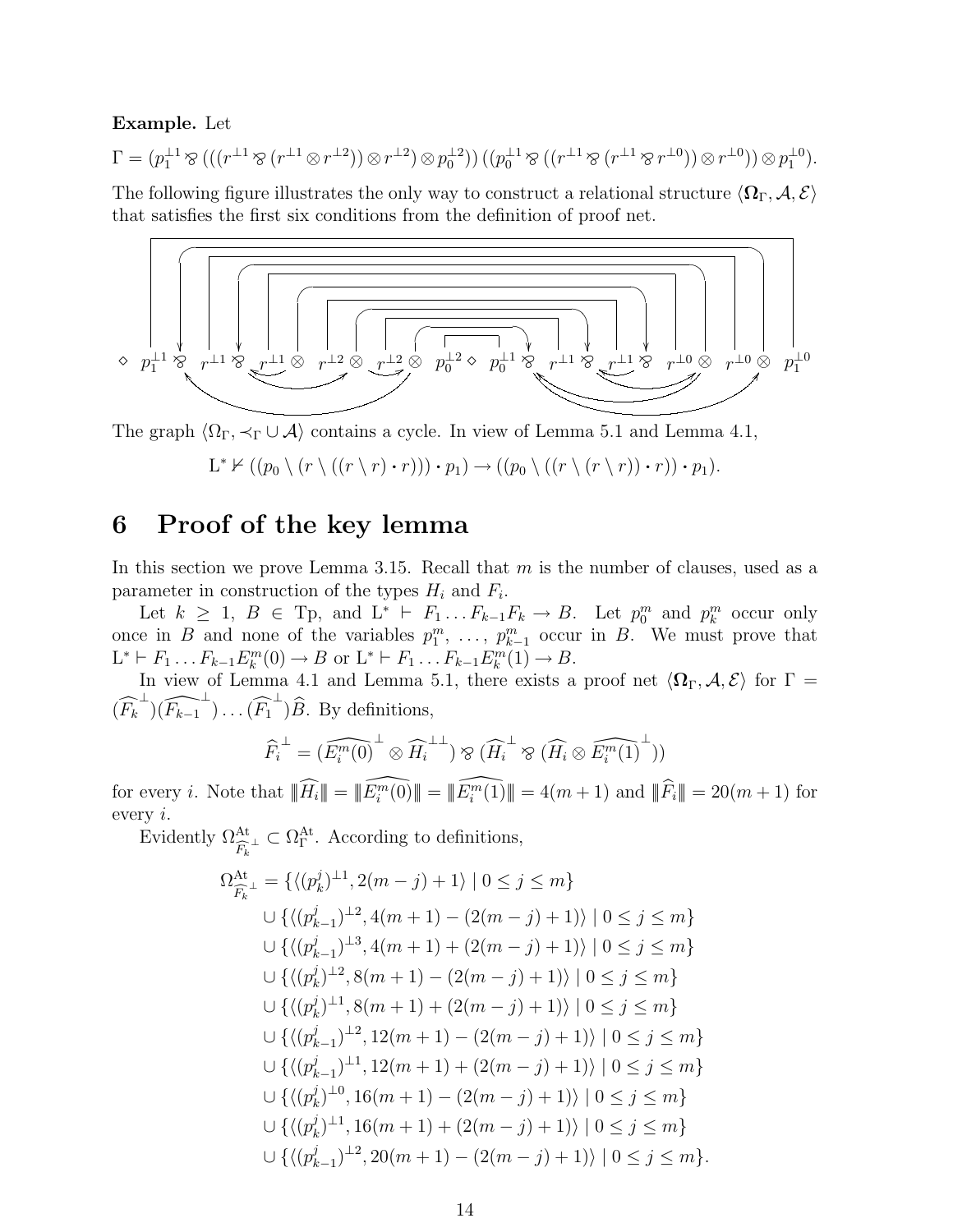We shall use the following abbreviations

$$
\alpha_1 = \langle (p_k^m)^{\perp 1}, 1 \rangle,
$$
  
\n
$$
\beta_2 = \langle (p_{k-1}^m)^{\perp 2}, 4(m+1) - 1 \rangle,
$$
  
\n
$$
\beta_3 = \langle (p_{k-1}^m)^{\perp 3}, 4(m+1) + 1 \rangle,
$$
  
\n
$$
\alpha_4 = \langle (p_k^m)^{\perp 2}, 8(m+1) - 1 \rangle,
$$
  
\n
$$
\alpha_5 = \langle (p_k^m)^{\perp 1}, 8(m+1) + 1 \rangle,
$$
  
\n
$$
\beta_6 = \langle (p_{k-1}^m)^{\perp 2}, 12(m+1) - 1 \rangle,
$$
  
\n
$$
\beta_7 = \langle (p_{k-1}^m)^{\perp 1}, 12(m+1) + 1 \rangle,
$$
  
\n
$$
\alpha_8 = \langle (p_k^m)^{\perp 0}, 16(m+1) - 1 \rangle,
$$
  
\n
$$
\alpha_9 = \langle (p_k^m)^{\perp 1}, 16(m+1) + 1 \rangle,
$$
  
\n
$$
\beta_{10} = \langle (p_{k-1}^m)^{\perp 2}, 20(m+1) - 1 \rangle.
$$

Our nearest task is to prove that either

$$
\langle \alpha_1, \alpha_8 \rangle \in \mathcal{E} \tag{1}
$$

or

$$
\langle \beta_3, \beta_{10} \rangle \in \mathcal{E}.\tag{2}
$$

Note that  $\#_{p_0^m}(B) = \#_{p_0^m}(F_1 \dots F_{k-1} F_k) = -1$  and  $\#_{p_k^m}(B) = \#_{p_k^m}(F_1 \dots F_{k-1} F_k) = 1$ . Thus the only occurrence of  $p_k^m$  in B is a "positive occurrence" and the corresponding element of  $\Omega_{\Gamma}$  is of the form  $\langle (p_k^m)^{\perp n'}, l' \rangle$ , where n' is even, and consequently

 $\langle \alpha_8, \langle (p_k^m)^{\perp n'}, l' \rangle \rangle \notin \mathcal{E}.$ 

According to the definition of proof net, there are only two possible values for the  $\mathcal{E}\text{-image of }\alpha_8$ . If  $\langle \alpha_8, \alpha_1 \rangle \in \mathcal{E}$ , then we have (1). Let  $\langle \alpha_8, \alpha_5 \rangle \in \mathcal{E}$ . Then we consider the  $\mathcal{E}$ -image of  $\beta_3$ . It can not come from the type B (if  $k \geq 2$ , then there are no occurrences of  $p_{k-1}^m$  in B; if  $k = 1$ , then the only occurrence of  $p_0^m$  in B is a "negative occurrence" and the corresponding element of  $\Omega_{\Gamma}$  is of the form  $\langle (p_0^m)^{\perp n''}, l'' \rangle$ , where  $n''$  is odd).

Evidently, if  $k \geq 2$ , then the occurrences of  $p_{k-1}^m$  and  $p_{k-2}^m$  in  $F_{k-1}$  contribute the following elements to  $\Omega_{\Gamma}^{\text{At}}$ :

$$
\beta_{11} = \langle (p_{k-1}^m)^{\perp 1}, 20(m+1) + 1 \rangle,
$$
  
\n
$$
\gamma_{12} = \langle (p_{k-2}^m)^{\perp 2}, 24(m+1) - 1 \rangle,
$$
  
\n
$$
\gamma_{13} = \langle (p_{k-2}^m)^{\perp 3}, 24(m+1) + 1 \rangle,
$$
  
\n
$$
\beta_{14} = \langle (p_{k-1}^m)^{\perp 2}, 28(m+1) - 1 \rangle,
$$
  
\n
$$
\beta_{15} = \langle (p_{k-1}^m)^{\perp 1}, 28(m+1) + 1 \rangle,
$$
  
\n
$$
\gamma_{16} = \langle (p_{k-2}^m)^{\perp 2}, 32(m+1) - 1 \rangle,
$$
  
\n
$$
\gamma_{17} = \langle (p_{k-2}^m)^{\perp 1}, 32(m+1) + 1 \rangle,
$$
  
\n
$$
\beta_{18} = \langle (p_{k-1}^m)^{\perp 0}, 36(m+1) - 1 \rangle,
$$
  
\n
$$
\beta_{19} = \langle (p_{k-1}^m)^{\perp 1}, 36(m+1) + 1 \rangle,
$$
  
\n
$$
\gamma_{20} = \langle (p_{k-2}^m)^{\perp 2}, 40(m+1) - 1 \rangle.
$$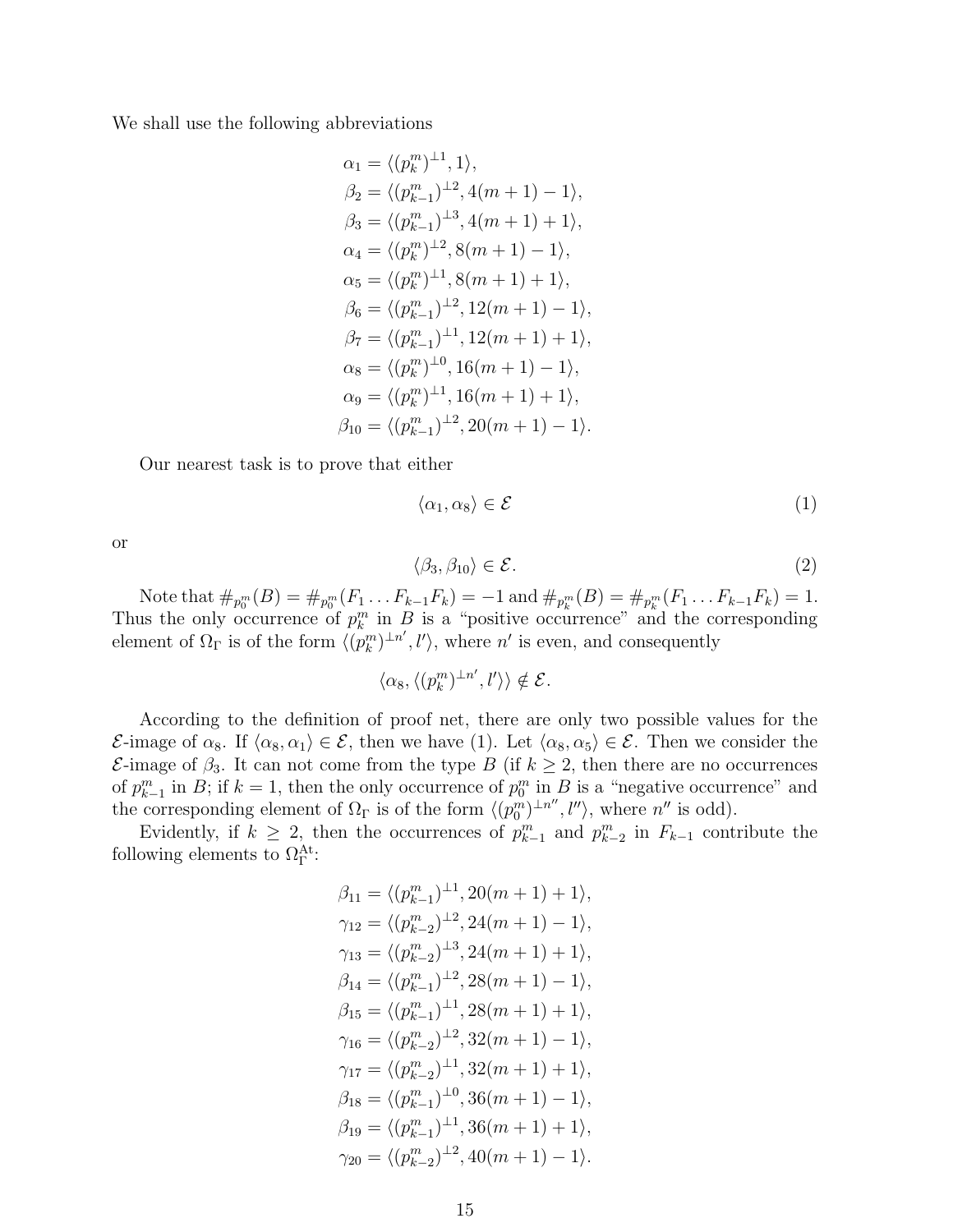We consider three cases depending on the value of the  $\mathcal{E}\text{-image}$  of  $\beta_3$ . CASE 1:  $k \ge 1$  and  $\langle \beta_3, \beta_6 \rangle \in \mathcal{E}$ . Together with  $\langle \alpha_8, \alpha_5 \rangle \in \mathcal{E}$  this contradicts  $\langle \varsigma \rangle$ -planarity of  $\mathcal{E}$ .

CASE 2:  $k \geq 1$  and  $\langle \beta_3, \beta_{10} \rangle \in \mathcal{E}$ .

In this case we have (2).

CASE 3:  $k \geq 2$  and  $\langle \beta_3, \beta_{14} \rangle \in \mathcal{E}$ .

But then  $\gamma_{12}$  can have no *E*-image without contradicting  $\leq_\Gamma$ -planarity of *E*.

Thus we have proved that either (1) or (2) holds.

Suppose (1) holds. We denote  $\Gamma' = (\widehat{E_k^m(1)}^{\perp})(\widehat{F_{k-1}}^{\perp}) \dots (\widehat{F_1}^{\perp})\widehat{B}$ . Consider the function  $g \colon \Omega_{\Gamma} \to \Omega_{\Gamma}$  such that for every  $\langle C, l \rangle \in \Omega_{\Gamma}$ 

$$
g(\langle C, l \rangle) = \begin{cases} \langle C, l \rangle & \text{if } l = 0, \\ \langle C, l + 16(m + 1) \rangle & \text{if } l > 0. \end{cases}
$$

This function is defined correctly (note that  $\|\widehat{F}_k^{\perp}\| - \|\widehat{E}_k^m(1)^{\perp}\| = 16(m+1)$ ). Evidently g maps  $\Omega_{\Gamma'}^{\text{At}}$  to  $\Omega_{\Gamma'}^{\otimes}$ , to  $\Omega_{\Gamma'}^{\otimes}$ , and  $\Omega_{\Gamma'}^{\otimes\dots}$  to  $\Omega_{\Gamma}^{\otimes\dots}$ . We put  $\mathcal{A}' = \{\langle \eta, \theta \rangle \mid \langle g(\eta), g(\theta) \rangle \in \mathcal{A}\}\$ and  $\mathcal{E}' = {\langle \eta, \theta \rangle \mid \langle g(\eta), g(\theta) \rangle \in \mathcal{E}}$ . Note that if  $\langle \mu, \nu \rangle \in \mathcal{A} \cup \mathcal{E}$  and  $\mu$  is in the range of g, then v is in the range of g (since  $\langle \alpha_1, \alpha_8 \rangle \in \mathcal{E}$  and  $\mathcal{A} \cup \mathcal{E}$  is  $\leq_\Gamma$ -planar). Now it is easy to verify that  $\langle \Omega_{\Gamma'}, \mathcal{A}', \mathcal{E}' \rangle$  is a proof net. According to Lemma 5.1 and Lemma 4.1,  $L^* \vdash F_1 \dots F_{k-1} E_k^m(1) \to B.$ 

Now suppose (2) holds. In this case we put  $\Gamma' = (\widehat{E_k^m(0)}^{\perp})(\widehat{F_{k-1}}^{\perp})\dots(\widehat{F_1}^{\perp})\widehat{B}$  and define the function  $q: \Omega_{\Gamma'} \to \Omega_{\Gamma}$  as follows:

$$
g(\langle C, l \rangle) = \begin{cases} \langle C, l \rangle & \text{if } l < 4(m+1), \\ \langle C, l + 16(m+1) \rangle & \text{if } l \ge 4(m+1). \end{cases}
$$

We put  $\mathcal{A}' = {\langle \eta, \theta \rangle | \langle g(\eta), g(\theta) \rangle \in \mathcal{A}}$  and  $\mathcal{E}' = {\langle \eta, \theta \rangle | \langle g(\eta), g(\theta) \rangle \in \mathcal{E}}$ . Again it can be verified that  $\langle \Omega_{\Gamma'}, \mathcal{A}', \mathcal{E}' \rangle$  is a proof net. According to Lemma 5.1 and Lemma 4.1,  $L^* \vdash F_1 \ldots F_{k-1} E_k^m(0) \to B.$ 

This completes the proof of Lemma 3.15.

In the construction of Section 2 all the variables  $p_i^j$  $i<sub>i</sub>$  for  $j < m$  may be replaced by one variable r (then the construction involves only  $n + 2$  different variables). It can be verified that then Lemma 3.14 and Lemma 3.15 remain provable (in this case it is more convenient to use proof nets for both lemmas). Thus also such simplified reduction is correct.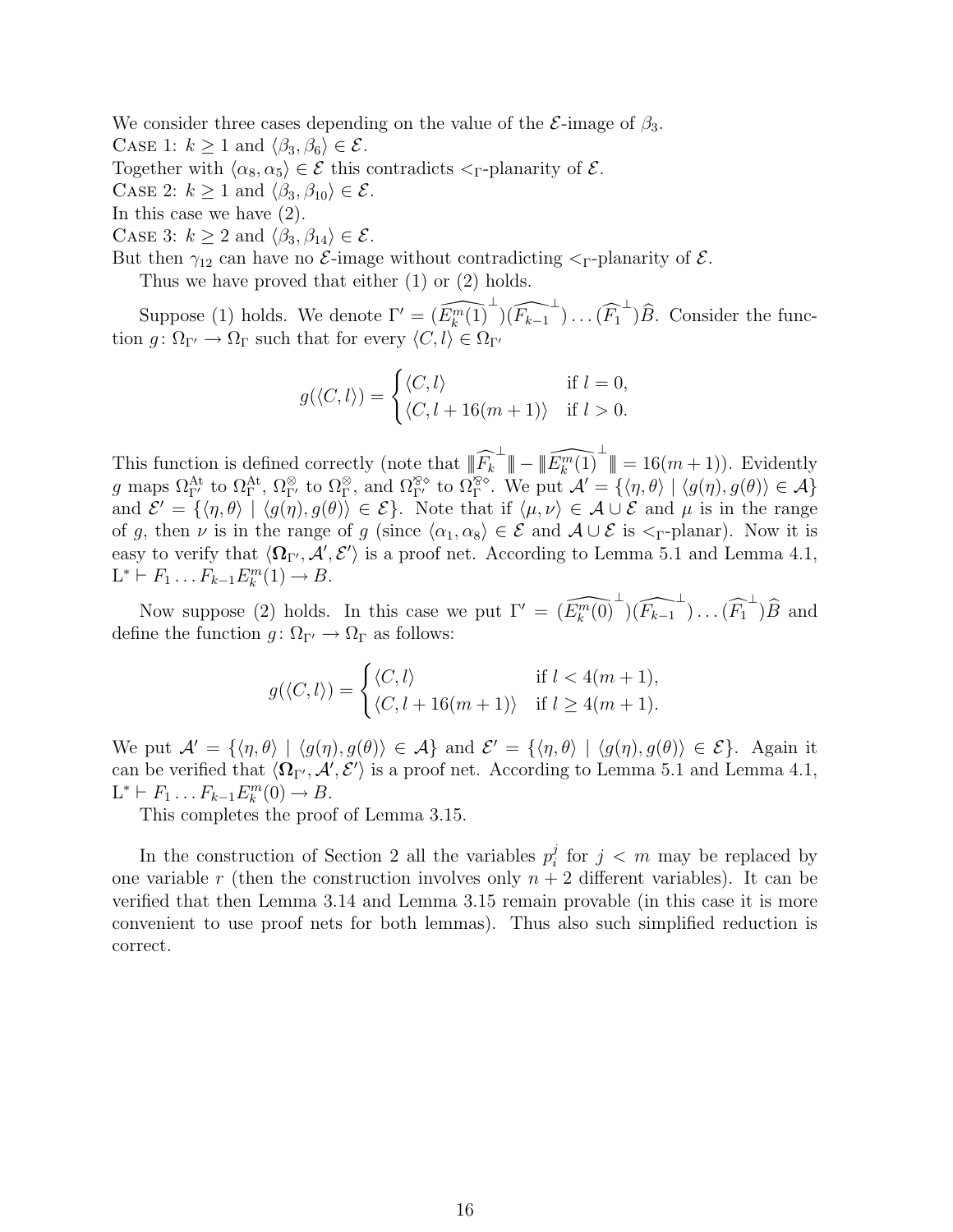**Example.** Consider the Boolean formula  $x_1 \vee \neg x_1$ . If we write  $p_i$  instead of  $p_i^m$ , then the simplified construction yields  $H_1 = (p_0 \setminus ((r \setminus r) \cdot p_1)), E_1^1(1) = E_1^1(0) = G$  $((p_0 \setminus (r \setminus r)) \cdot p_1)$ , and  $F_1 = ((E_1^1(1) / H_1) \cdot H_1) \cdot (H_1 \setminus E_1^1(0))$ . Evidently,

$$
\widehat{F_1}^{\perp} = \left( \left( (p_1^{\perp 1} \otimes ((r^{\perp 1} \otimes r^{\perp 2}) \otimes p_0^{\perp 2})) \otimes (p_0^{\perp 3} \otimes ((r^{\perp 3} \otimes r^{\perp 2}) \otimes p_1^{\perp 2})) \right) \n\otimes \left( ((p_1^{\perp 1} \otimes (r^{\perp 1} \otimes r^{\perp 2})) \otimes p_0^{\perp 2}) \otimes \left( (p_0^{\perp 1} \otimes ((r^{\perp 1} \otimes r^{\perp 0}) \otimes p_1^{\perp 0})) \otimes (p_1^{\perp 1} \otimes ((r^{\perp 1} \otimes r^{\perp 2}) \otimes p_0^{\perp 2})) \right) \right), \n\widehat{G} = ((p_0^{\perp 1} \otimes (r^{\perp 1} \otimes r^{\perp 0})) \otimes p_1^{\perp 0}).
$$

There are two proof nets for  $(\widehat{F_1}^{\perp})\widehat{G}$ .



Here we have omitted the binary relation  $\mathcal{E}$ . The symbols  $\alpha_1, \ldots, \beta_{10}$  are taken from the proof of Lemma 3.15. The first proof net corresponds to the satisfying assignment  $x_1 = 1$ , the second one corresponds to  $x_1 = 0$ .

## Fragments

F. Métayer [15] has proved that the decision problems for propositional multiplicative cyclic linear logic, its single-variable fragment, and its constant-only fragment are polynomially equivalent. Thus both these fragments are NP-complete. F. Métayer's method applies also to Abrusci's noncommutative linear logic (a simple translation between multiplicative noncommutative linear logic and multiplicative cyclic linear logic can be found in [19]). Moreover, the construction from [15] can be easily adapted to prove NPcompleteness of the single-variable fragments of L and L<sup>\*</sup> (variables  $q_i$ , where  $0 < i < k$ , are replaced by the types  $\underline{r} \setminus \ldots \setminus r \setminus r \setminus r$ , where  $r \in \text{Var}$ .

$$
k-i \text{ times}
$$

i times

Some natural fragments of Lambek calculus are known to be decidable in polynomial time (see e. g. [1]).

It should be mentioned that another closely related system, the non-associative variant of Lambek calculus, is decidable in polynomial time (see [2, 9]).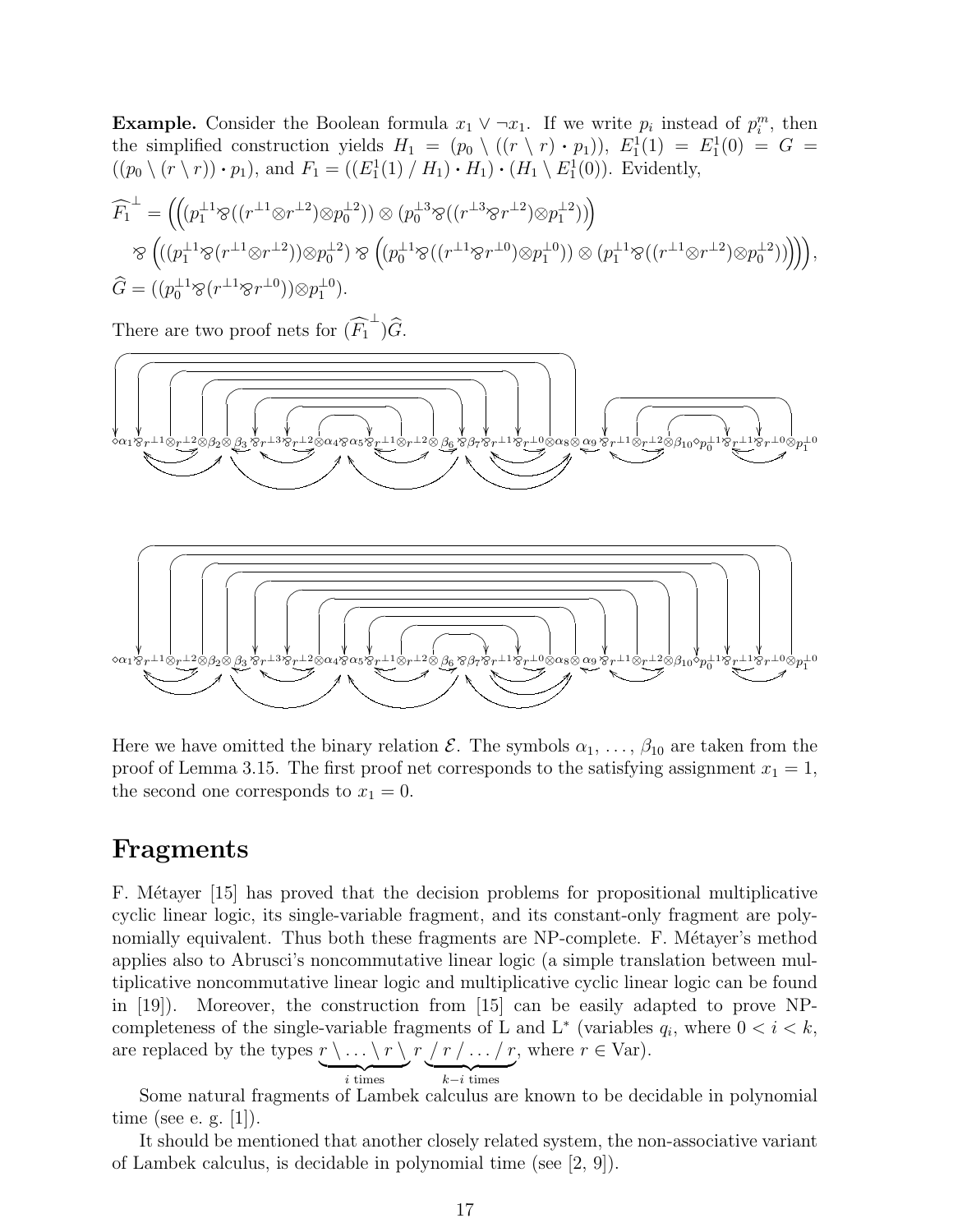## Conclusion

We have proved that the decision problem for the calculus  $L$  (and for  $L^*$ ) is NP-complete. It is well-known that the multiplicative fragment of noncommutative linear logic is in NP and that it is conservative over L<sup>∗</sup> . Thus also the multiplicative fragment of noncommutative linear logic is NP-complete. The same holds for the multiplicative fragment of cyclic linear logic.

## Acknowledgements

I would like to thank Prof. S. Artemov for his support during many years of research in this area.

## References

- [1] E. Aarts, Proving theorems of the second order Lambek calculus in polynomial time, Studia Logica 53 (1994), pp. 373–387.
- [2] E. Aarts and K. Trautwein, Non-associative Lambek categorial grammar in polynomial time, Mathematical Logic Quarterly  $41$  (1995), pp. 476–484.
- [3] V. M. Abrusci, Phase semantics and sequent calculus for pure noncommutative classical linear propositional logic, The Journal of Symbolic Logic 56 (1991), no. 4, pp. 1403–1451.
- [4] W. Buszkowski, Mathematical linguistics and proof theory, In: Handbook of Logic and Language (J. van Benthem and A. ter Meulen, eds.), Elsevier/MIT Press, 1997, Chapter 12, pp. 683–736.
- [5] B. Carpenter, Type-Logical Semantics, MIT Press, Cambridge, Massachusetts, 1997.
- [6] M. R. Garey and D. S. Johnson, Computers and Intractability: A Guide to the Theory of NP-Completeness, W. H. Freeman and Company, San-Francisco, 1979.
- [7] Ph. de Groote, An algebraic correctness criterion for intuitionistic proof-nets, 4th International Symposium on Logical Foundations of Computer Science, LFCS'97 (S. Adian and A. Nerode, eds.), Springer, Berlin, 1997, pp. 130–140.
- [8] Ph. de Groote, An algebraic correctness criterion for intuitionistic proof-nets, Theoretical Computer Science 224 (1999), no. 1–2, pp. 115–134.
- [9] Ph. de Groote, The non-associative Lambek calculus with product in polynomial time, In: Automated Reasoning with Analytic Tableaux and Related Methods (N. V. Murray, ed.), Springer, 1999, pp. 128–139.
- [10] M. I. Kanovich, The multiplicative fragment of linear logic is NP-complete, ITLI Prepublication Series X–91–13, University of Amsterdam, 1991.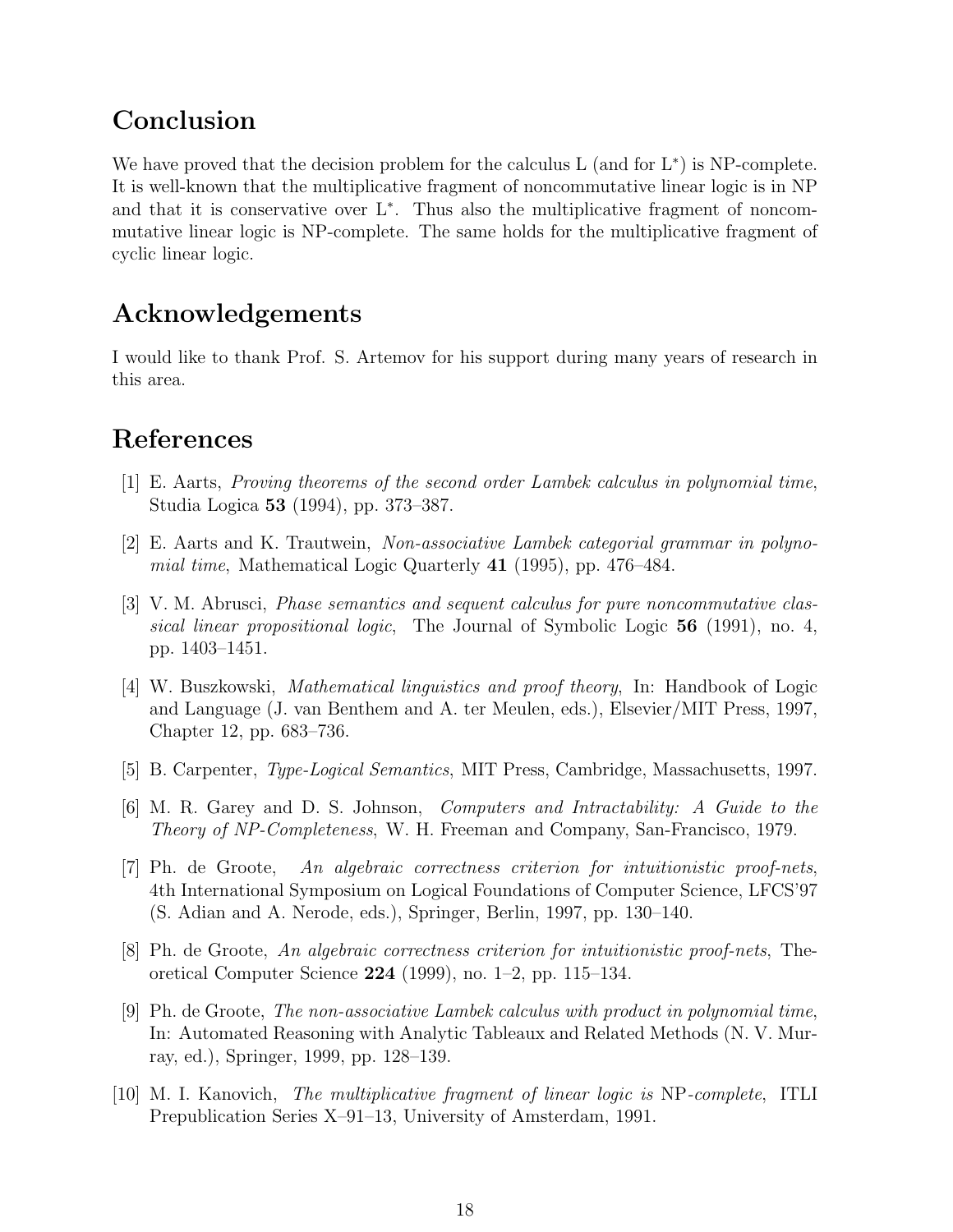- [11] M. I. Kanovich, Horn programming in linear logic is NP-complete, Proceedings of the 7th Annual IEEE Symposium on Logic in Computer Science, IEEE Computer Society Press, 1992, pp. 200–210.
- [12] J. Lambek, The mathematics of sentence structure, American Mathematical Monthly 65 (1958), no. 3, pp. 154–170.
- [13] J. Lambek, From categorial grammar to bilinear logic, Substructural Logics  $(K. D\tilde{o})$ and P. Schroeder-Heister, eds.), Oxford University Press, 1993, pp. 207–237.
- [14] P. Lincoln and T. Winkler, Constant-only multiplicative linear logic is NP-complete, Theoretical Computer Science 135 (1994), no. 1, pp. 155–169.
- [15] F. Métayer, *Polynomial equivalence among systems* LLNC, LLNC<sub>a</sub> and LLNC<sub>0</sub>, Theoretical Computer Science 227 (1999), pp. 221–229.
- [16] M. Moortgat, Categorial Type Logics, In: Handbook of Logic and Language (J. van Benthem and A. ter Meulen, eds.), North-Holland, Amsterdam, 1997, Chapter 2.
- [17] G. Morrill, Memoisation of categorial proof nets: parallelism in categorial processing, In: Proofs and Linguistic Categories, Proceedings 1996 Roma Workshop, (V. M. Abrusci and C. Casadio, eds.), 1996, pp. 157–169.
- [18] G. Penn, A graph-theoretic approach to sequent derivability in the Lambek calculus, Electronic Notes in Theoretical Computer Science 53 (2002), 22 pp.
- [19] M. Pentus, Equivalence of multiplicative fragments of cyclic linear logic and noncommutative linear logic, 4th International Symposium on Logical Foundations of Computer Science, LFCS'97 (S. Adian and A. Nerode, eds.), Springer, Berlin, 1997, pp. 306–311.
- [20] M. Pentus, Free monoid completeness of the Lambek calculus allowing empty premises, Logic Colloquium '96: Proceedings of the colloquium held in San Sebastian, Spain, July 9–15, 1996 (J. M. Larrazabal, D. Lascar, and G. Mints, eds.), Springer, Berlin, 1998, pp. 171–209.
- [21] D. Roorda, Resource Logics: Proof-theoretical Investigations, Ph.D. dissertation, Universiteit van Amsterdam, 1991.
- [22] J. van Benthem, Language in Action: Categories, Lambdas and Dynamic Logic, North-Holland, Amsterdam, 1991.
- [23] D. N. Yetter, Quantales and noncommutative linear logic, Journal of Symbolic Logic 55 (1990), no. 1, pp. 41–64.